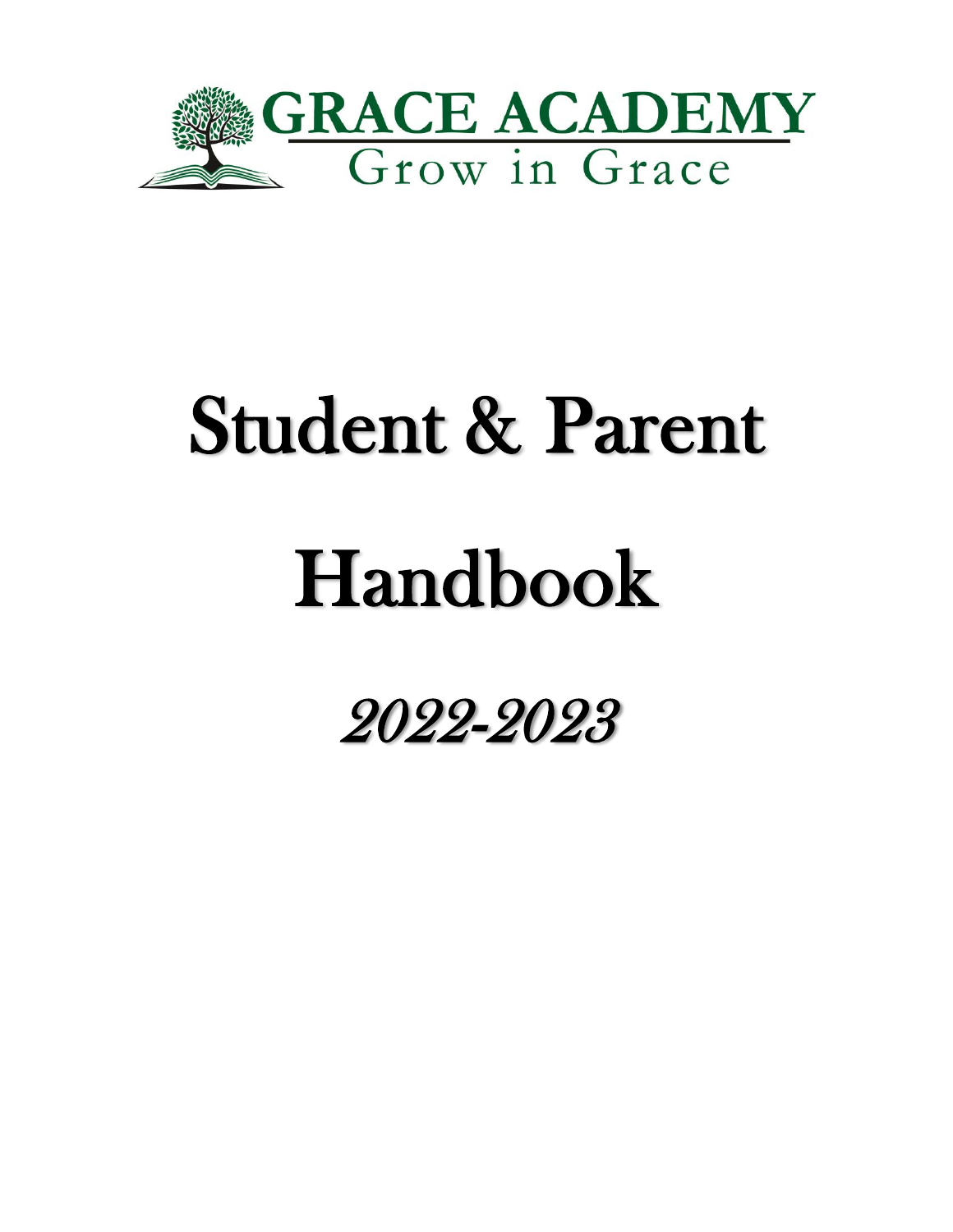## Table of Contents

| 3                             |                           |  |
|-------------------------------|---------------------------|--|
| <b>FAITH &amp; PHILOSOPHY</b> |                           |  |
|                               |                           |  |
|                               |                           |  |
|                               |                           |  |
|                               |                           |  |
|                               |                           |  |
| <b>ADMISSIONS</b>             |                           |  |
|                               |                           |  |
|                               |                           |  |
|                               |                           |  |
|                               |                           |  |
| <b>FINANCIAL</b>              |                           |  |
|                               |                           |  |
|                               |                           |  |
|                               |                           |  |
|                               |                           |  |
|                               |                           |  |
|                               |                           |  |
| <b>ATTENDANCE</b>             |                           |  |
|                               |                           |  |
|                               |                           |  |
|                               |                           |  |
|                               |                           |  |
|                               |                           |  |
|                               |                           |  |
|                               |                           |  |
|                               | <b>GENERAL INFORMATON</b> |  |
|                               |                           |  |
|                               |                           |  |
|                               |                           |  |
|                               |                           |  |
| <b>ACADEMICS</b>              |                           |  |
|                               |                           |  |
|                               |                           |  |
|                               |                           |  |
|                               |                           |  |
|                               |                           |  |
|                               |                           |  |
|                               |                           |  |
|                               |                           |  |
|                               |                           |  |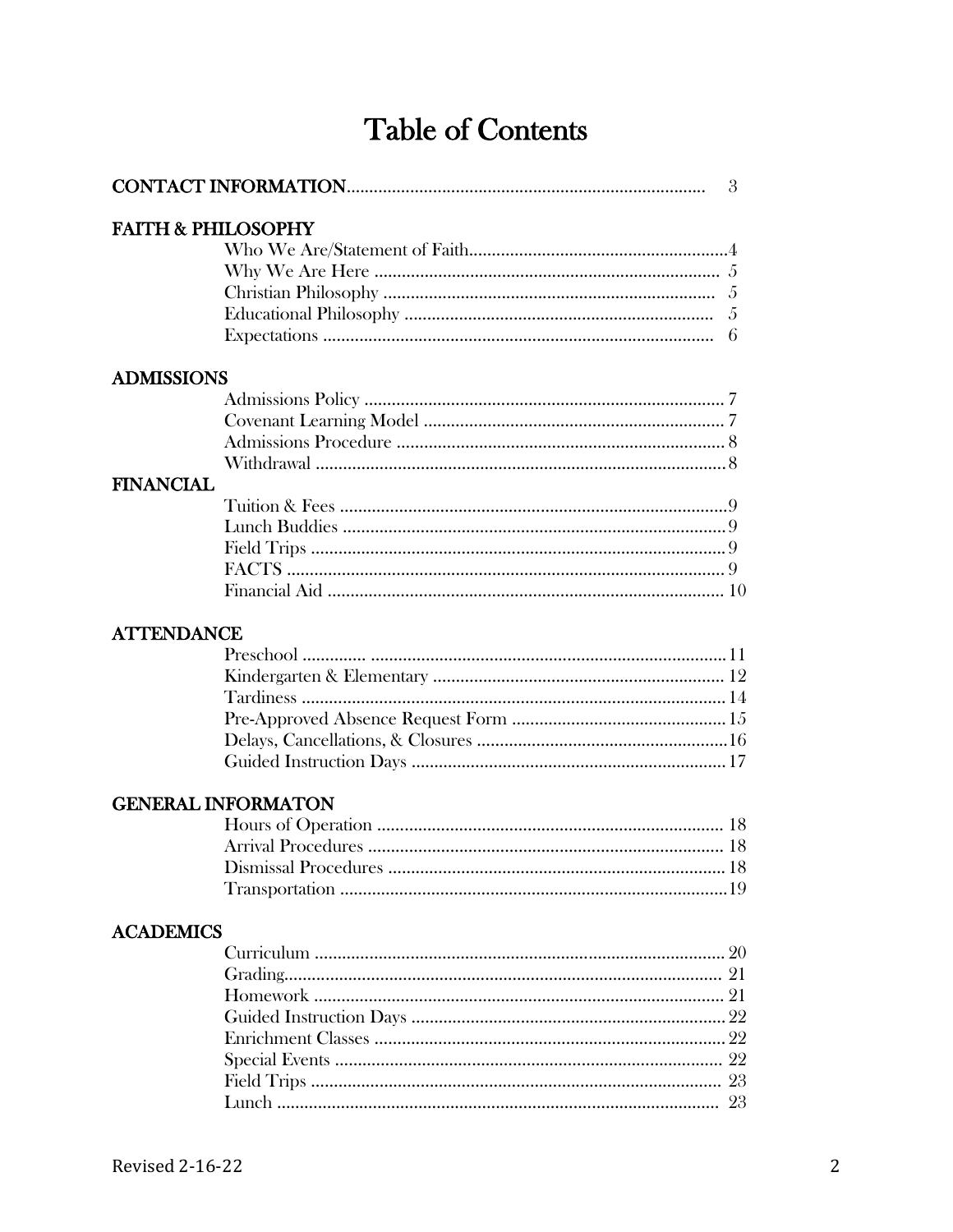#### SCHOOL LIFE

#### SCHOOL/FAMILY RELATIONSHIP

## CONTACT INFORMATION

| Address: | 3930 Farm Drive<br>York, PA 17402                                                                                      |
|----------|------------------------------------------------------------------------------------------------------------------------|
| Phone:   | $(717)$ 430-6085 – New (this is the one you will receive calls from)<br>$(717)$ 755-6438 – old number, but still works |
| Fax.:    | $(717)$ 755-4807                                                                                                       |
| Website: | www.GraceAcademyOfYork.com                                                                                             |
| Email:   | Office@GraceAcademyOfYork.com                                                                                          |

Don't forget to "like" us on Facebook!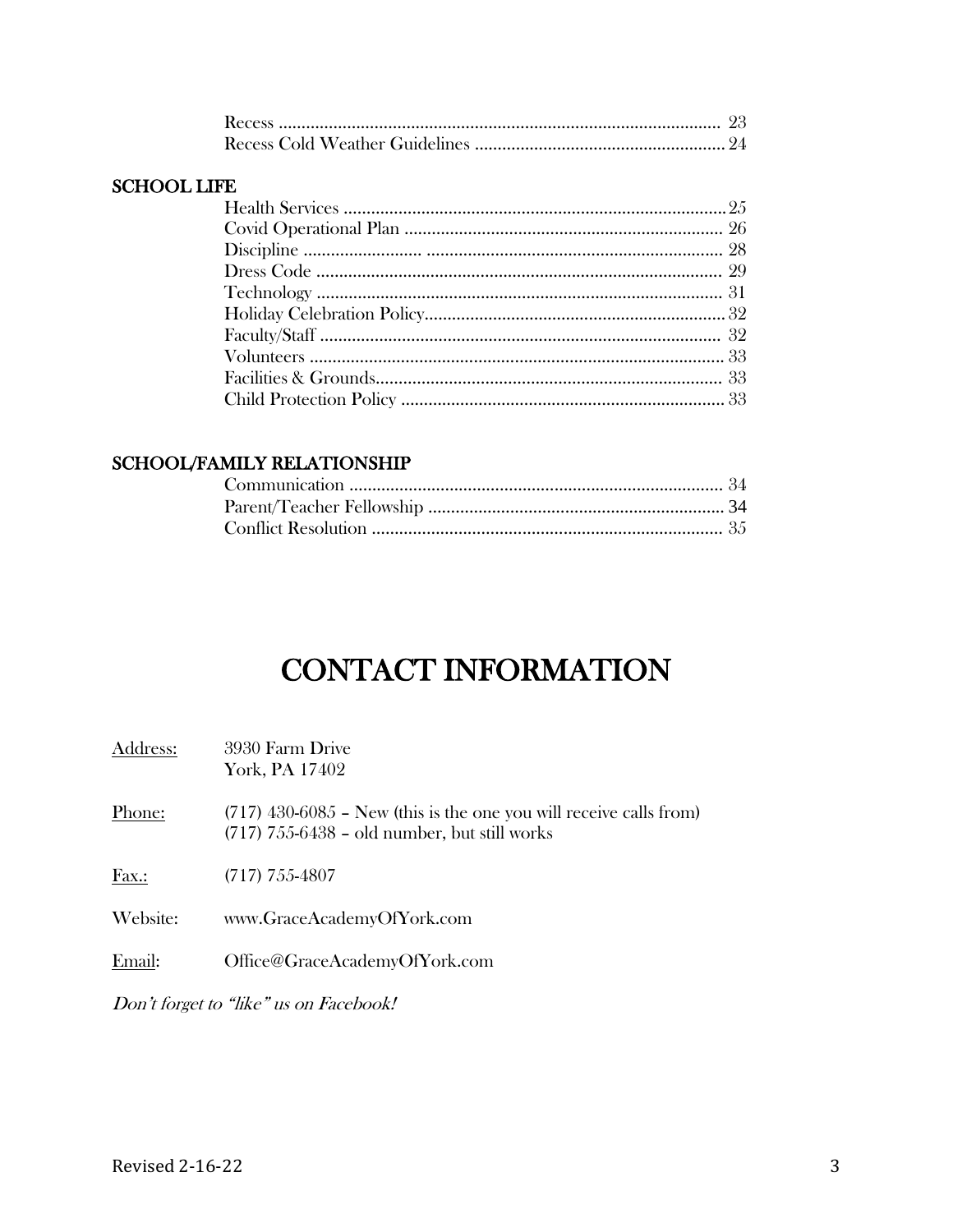## FAITH & PHILOSOPHY Grow in Grace

#### Who We Are

Grace Academy is a ministry of Abundant Life Center. The vision of Abundant Life Center is fruitfulness for the glory of God by sowing God's Word to our hearts and our lives to the world. One way we seek to fulfill this vision is by providing Christian Education to our local community. Learn more about our church on our website at www.abundantlifectr.com.

#### Statement of Faith

1. The Bible is the inspired Word of God and by it all doctrine is established. (2 Tim. 3:16-17)

2. There is one true God who is revealed in three persons: Father, Son and Holy Ghost. (Jn. 3:16, 16:7-15; Jn. 17)

3. Our Heavenly Father is Creator, Almighty, Eternal, and a God of love. (Gen. 1; Jn. 1; Gen. 17:1, 35:11; Deut. 33:27; Romans 1:20; Jn. 3:16,17; 1 Jn. 4:8)

4. Jesus is the Son of God. He was the Word made flesh who lived a sinless life. He was born of a virgin. Jesus died as our substitute for sin and was raised from the dead victorious over sin, the devil, and death. Jesus now reigns as Lord and Head of the Church. (Jn. 3:16; Jn. 1:1-15; Is. 7:14, Mt. 2:18-23, Rom. 6; 1 Peter 3:18; Rom. 4:25; Heb. 9:26; 1 Cor. 15; Eph. 5:23; Col. 1:18)

5. Salvation from sin and death is provided for all mankind through the redemptive work of Jesus Christ. We receive salvation by grace through faith. Our salvation provides for forgiveness, healing, authority over the devil, peace, and fellowship with God. (Jn. 3:16; Rom. 6:23; Eph. 2:8-10; Eph. 1:7; Ps. 103:3; Mk. 16:17; Jn. 14:27; Phil. 4:6-7; 1 Jn. 1:3)

6. The Holy Spirit works to convict the world of sin, righteousness, and judgment, and to guide believers in truth. We believe in the baptism of the Holy Spirit with believers being filled with the Spirit, empowered to live for Christ, and manifesting the gifts of the Spirit. (Jn. 16:7-13; Acts 1:8, 2:4; Eph. 5:18; Rom. 12:4-8; 1 Cor. 12)

7. God designed the family unit to be established between one man and one woman, each representing unique aspects of God's nature, and together providing a complete picture of God's will for the family. Within this model, children are best positioned to grow and excel in every area of life. (Gen. 1:27; 1 Tim. 3:2; Titus 1:6; Eph. 5:22-33)

Our Statement of Faith does not exhaust the extent of our beliefs. The Bible itself, as the inspired and infallible Word of God that speaks with final authority concerning truth, morality, and the proper conduct of mankind, is the sole and final source of all that we believe. For purposes of Grace Academy's faith, doctrine, practice, policy, and discipline, the Senior Pastor of Abundant Life Center is the final interpretive authority on the Bible's meaning and application as related to our above stated beliefs.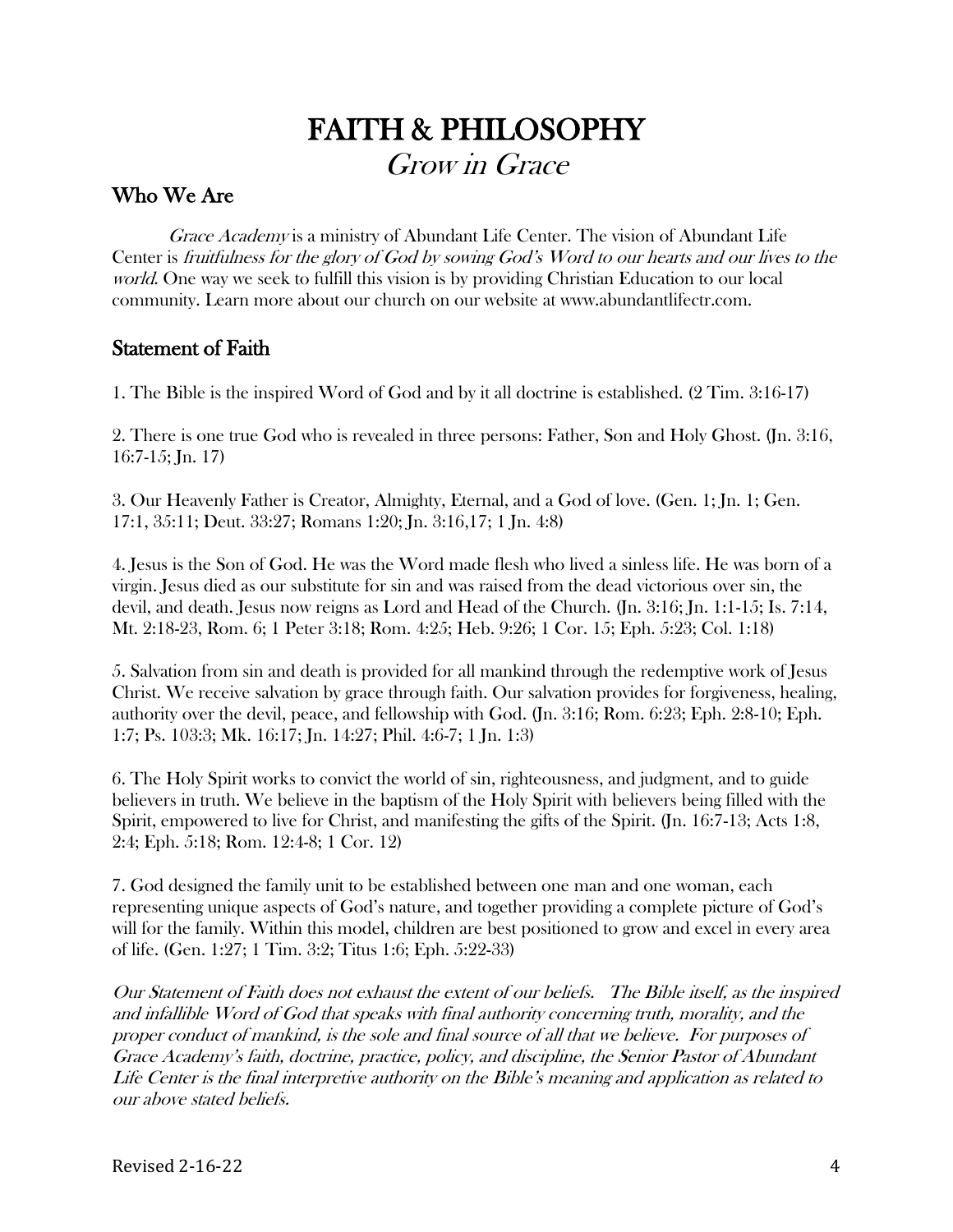#### Why We Are Here – Christian Discipleship

I am the Vine, you are the branches. He who abides in Me, and I in him, bears much fruit; for without Me you can do nothing...By this  $My$  Father is glorified, that you bear much fruit; so you will be My disciples. John 15:5, 8

Christian Discipleship is not separate from an academic education but rather gives purpose to it. Knowing and fulfilling God's will for our lives should be the strongest desire and highest pursuit for every Christian. Therefore, we are here to help parents foster within their children a desire to know God and to equip them to fulfill His will for their lives.

#### Christian Philosophy

Proverbs 22:6 says, "Train up <sup>a</sup> child in the way he should go: and when he is old, he will not depart from it." This is a Biblical mandate that God gave to all parents. We desire to partner with parents to assist them in this training process. We consider the *parents' involvement* a vital component in ensuring their child has a positive and successful educational experience.

In preschool, we introduce several important foundational concepts of learning and character. Beginning in kindergarten, the classroom instruction transitions to focusing more on Christian discipleship where we partner with Christian parents to ensure consistency of life and learning.

We strive to create an environment where children can develop spiritually, intellectually, emotionally, physically, and socially. All classroom instruction is taught through the lens of a Biblical worldview where God's Word, the Bible, is the basis of all truth and the foundation from which all learning begins.

#### Educational Philosophy

We believe that if children are not taught to look for and see God in every area of life, their perspectives on life will lack faith that God is relevant to every area of life. Therefore, our goal is to teach every subject through a biblical worldview; whereby, children will interpret all matters of life in light of the truth of God's Word, developing a foundation of faith in Jesus Christ.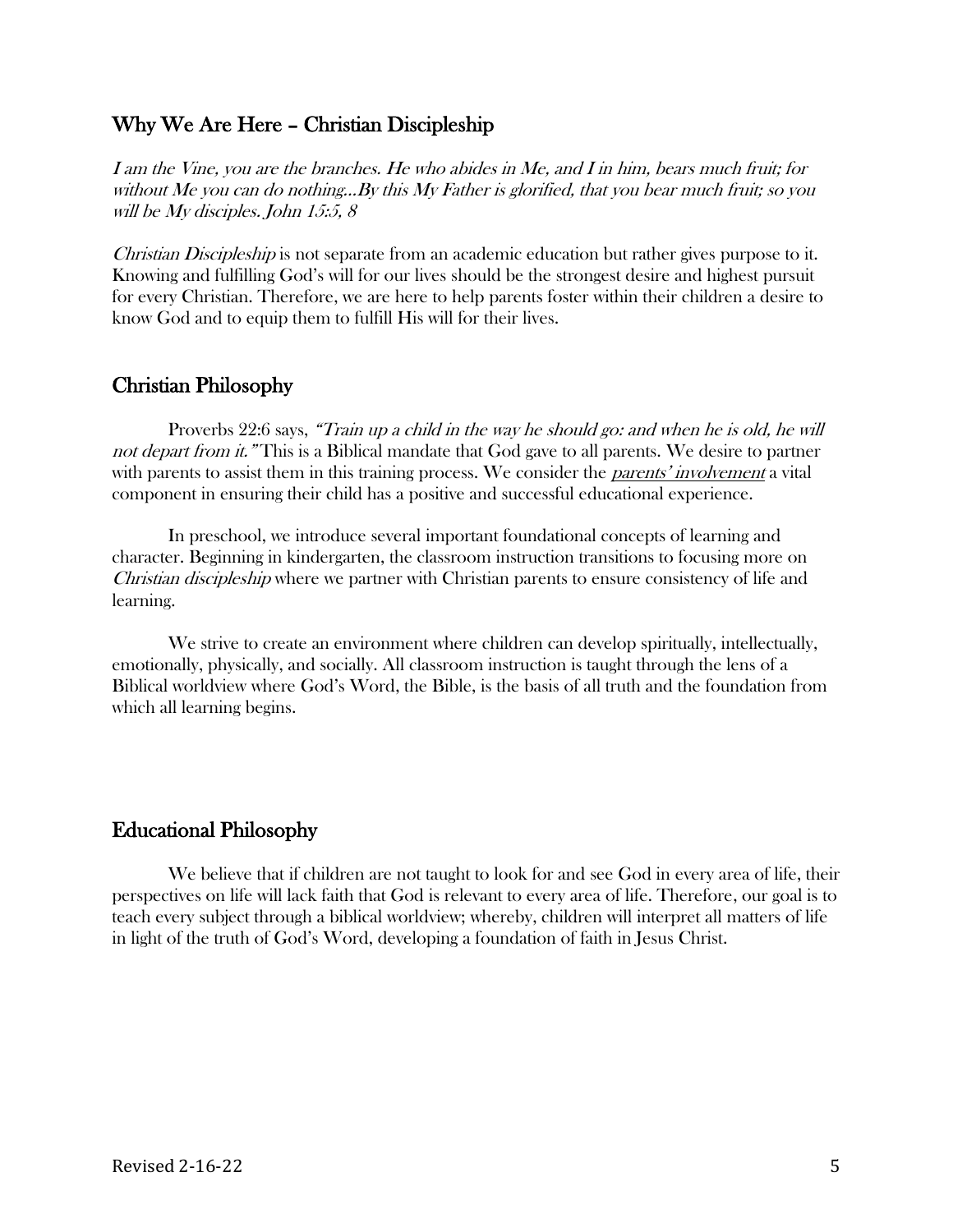#### Expectations of Grace Academy:

- Grace Academy will provide qualified teachers and staff.
- Grace Academy will communicate regularly with parents regarding their child's performance and be available for consultations with parents throughout the year.
- Grace Academy will provide a learning environment conducive to the ageappropriate needs of the students.

#### Expectations of Parents:

- Parents will abide by the policies set forth in the parent handbook.
- Parents will maintain open communication with the school regarding any questions or concerns.
- Parents will participate in school activities such as field trips, fundraisers, and other events.
- Parents will pay tuition and fees on time.
- Parents of Covenant Learning Model students will supervise and support their children in the completion of the work assigned for the guided instruction days.

#### Expectations of Students:

- Students will abide by the policies set forth in this manual and those established in the classroom by the teacher.
- Students will behave in a respectful manner towards the staff, other students, and the facility.
- Students will participate in class field trips and programs throughout the school year.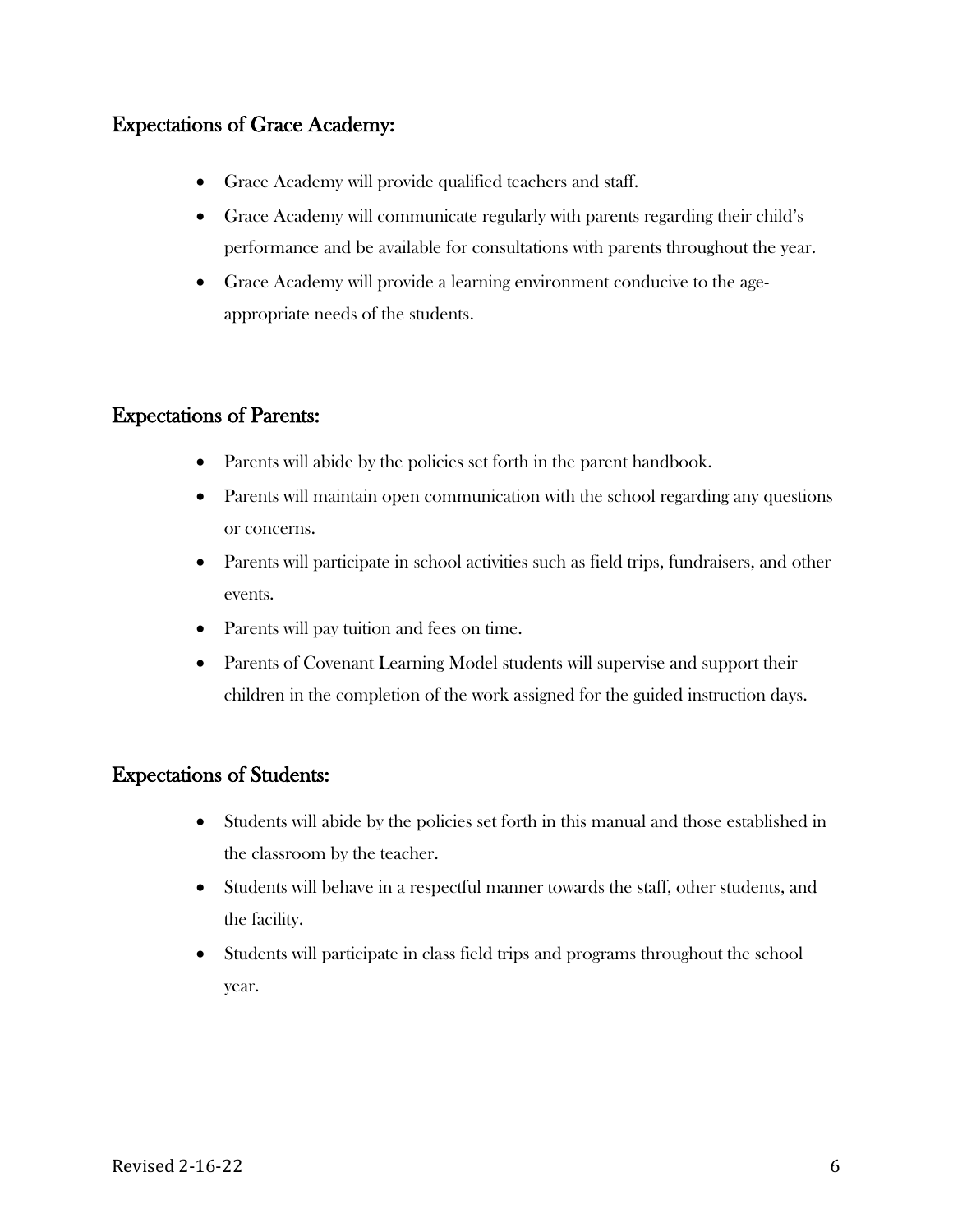## ADMISSIONS

#### Admissions Policy

All students seeking admission to Grace Academy will be evaluated on the basis of their enrollment application and entrance assessment to ensure we are able to meet their academic needs. Enrollment for new families will begin after enrollment opens for current families. After enrollment opens for new families, applications will be primarily processed in the order in which they are received, along with the application fee.

In preschool, we introduce several important foundational concepts of learning and character. Beginning in kindergarten, the classroom instruction transitions to focusing more on Christian discipleship where we partner with Christian parents to ensure consistency of life and learning. Therefore, beginning in kindergarten, we require that at least one parent be a Christian and submit a completed Pastor's Recommendation form.

All school-age students enrolling in kindergarten or higher will be required to have an entrance evaluation to determine their grade-readiness level. Returning students do not need an entrance evaluation unless otherwise determined by the school. Additionally, new elementary students will be enrolled on a probationary period until the end of the First Quarter. If students are unable to meet the behavioral and grade-level expectations, or if parents are unable to meet the expectations of the Covenant Learning Model (CLM), the Director will meet with the parents to determine the appropriate course of action. Preschool-age children do not require an entrance evanlatuion.

#### Covenant Learning Model (CLM)

Grace Academy's elementary program is called the Covenant Learning Model (CLM) for kindergarten through eighth grade. Parents and teachers covenant together to play active roles in the educational process to ensure consistency of life and learning at school, at home, and at church, in order to effectively create life-long disciples of Jesus Christ who possess the faith, wisdom, and character necessary to fulfill God's will for their lives.

In this model, students attend school three days per week (Tuesdays, Wednesdays, Thursdays) to receive *direct instruction* from the classroom teachers. Kindergarteners have one day of *guided instructions* (Fridays) while first through eighth grades have two. On Fridays and Mondays, a parent or guardian oversees the *guided instructions* sent home from the classroom teacher. Families participating in CLM will be required to have a family interview to determine their compatibility with the Covenant Learning Model (CLM).

*Notice of Non-discriminatory Policy as to Students*

**Grace Academy admits students of any race, gender, color, nationality, and ethnic origin to the rights, privileges, programs, and activities generally accorded or made available to students at the school. It does not discriminate on the basis of race, gender, color, nationality, and ethnic origin in administration of its admission policies, educational policies, scholarship and loan programs, and athletic and other school programs.**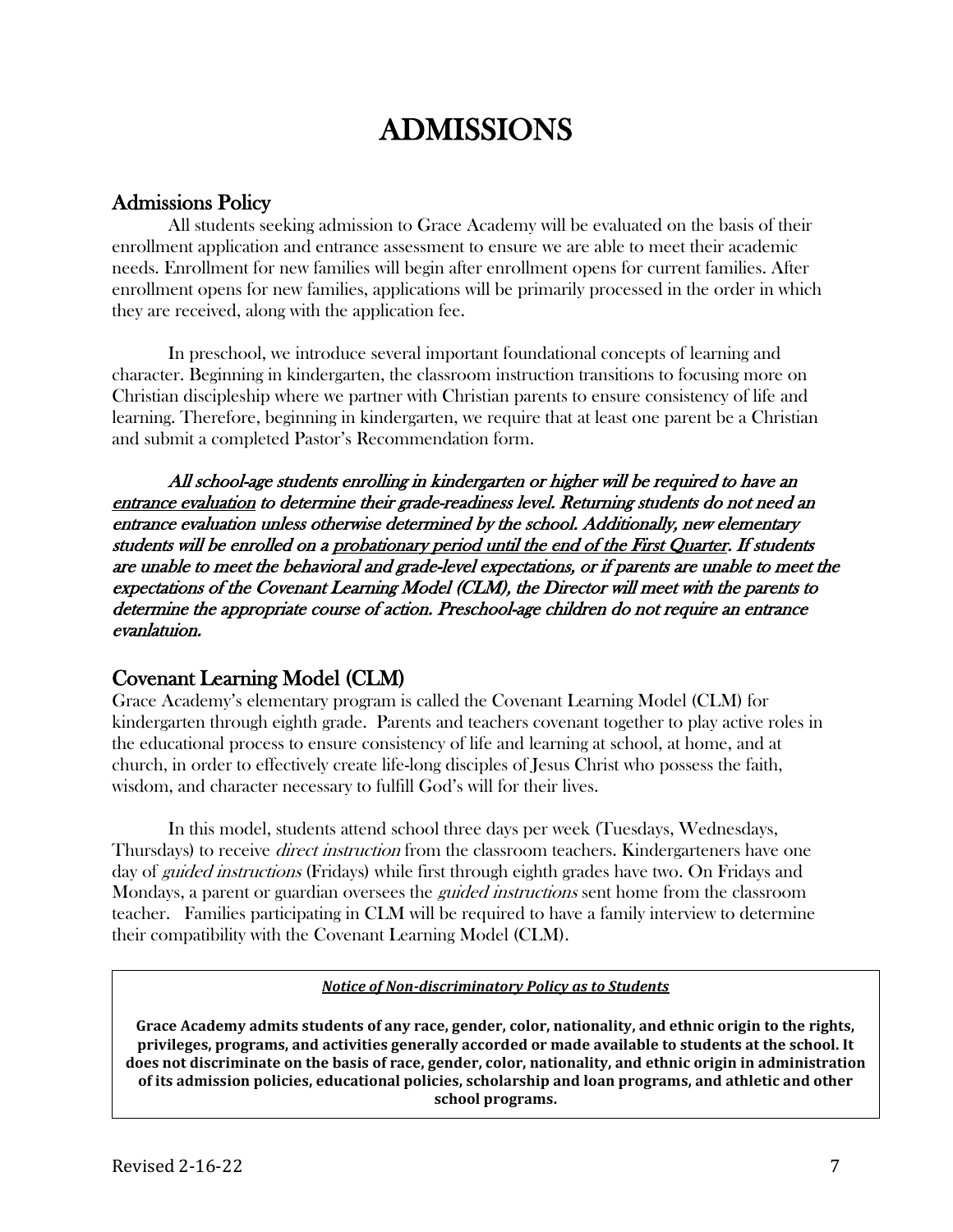#### Admissions Procedure:

- 1. Online Inquiry Interested families should submit an online inquiry. The school will then contact the family to set up a meeting and tour of the facility. Families seeking enrollment in our elementary Covenant Learning Model (CLM) will be contacted to schedule a family interview to determine compatibility with our educational model.
- 2. Online Application (link on website) along with:
	- o Birth Certificate (photocopy)

Additional forms for Kindergarten & Elementary CLM:

- o Signed Pastor's Recommendation
- o Completed Record Release Form (if applicable)
- 3. Verification Emails will be sent to families communicating the status of their application.
- 4. New students enrolling in kindergarten or elementary will also be contacted to schedule their *entrance assessment* to ensure that we are able to meet the student's academic needs. Current students are not required to take entrance testing unless otherwise determined by the school.
- 5. Upon acceptance, parents will be required to complete the online enrollment process.

#### Withdrawal

Withdrawal from Grace Academy requires written notification to the school at least two weeks prior to the student's last day. Tuition payments are required until the withdrawal is complete. Refunds will be made for overpayments as long as proper notice was given. If no proper notice was given, the school reserves the right not to give refunds. In the event of an extenuating circumstance, the director reserves the right to work with the parents regarding payments and refunds.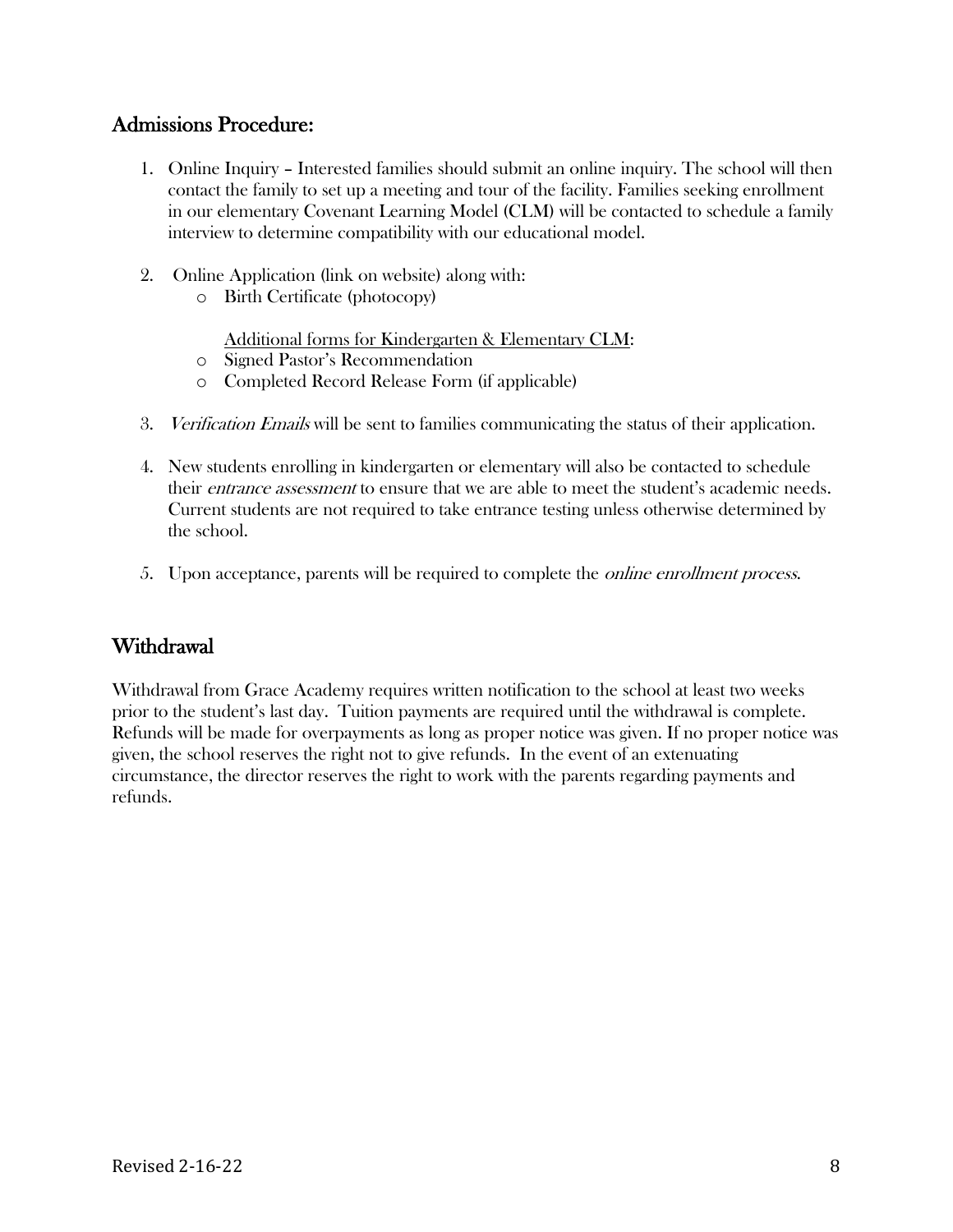## FINANCIAL

#### Tuition and Fees

Tuition payments must be paid on or before the first of each month a payment is due. All payments must be done through the FACTS Management Company. Families may choose to either pay annually, semi-annually, or monthly (10 monthly payments – August – May). Tuition payment methods include ACH debit or charge to a credit card.

#### Lunch Buddies (Preschool only)

Our Lunch Buddies program runs from 11:30am-12:30pm. This time allows preschoolers to have lunch together followed by additional play and/or instructional time. Children need to bring a packed lunch not requiring the use of a microwave.

For planning and budgeting purposes, it is expected that if a child enrolls in the Lunch Buddies program, they remain in the program for the duration of the year. However, if circumstances arise that warrant the parents removing their child from the program, at least two weeks' notice must be given, otherwise, parents will be required to pay for an additional month.

#### Field Trips

All field trips will be billed separately through FACTS.

#### FACTS Management Company

Parents will setup a FACTS payment plan when enrolling their student online for the next school year. There are three payment plan options: annual, semi-annual, or 10 monthly payments. Payments are processed securely through a bank-to-bank transaction. Tuition payments will be automatically paid from a checking or savings account or from a variety of credit cards. This allows parents to avoid late fees as a result of forgetting to make a payment.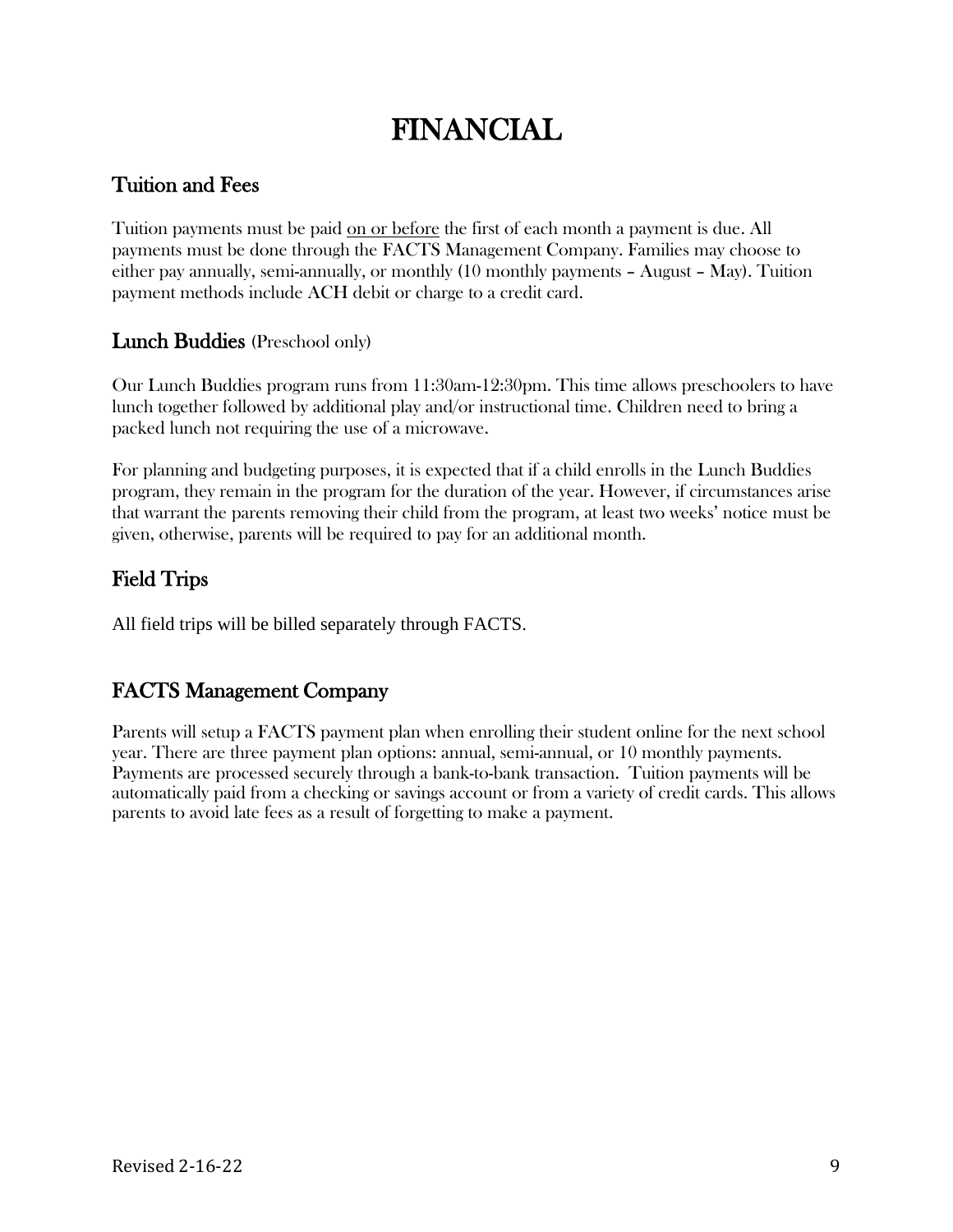#### Financial Aid (FACTS) Only students in kindergarten or higher grades are eligible for financial aid.

FACTS Grant & Aid Assessment conducts the financial need analysis for Grace Academy families. Families applying for financial aid will need to complete an application and submit the necessary supporting documentation to FACTS Grant & Aid Assessment.

Once an online application has been completed, the following information will need to be sent to FACTS to complete the application process:

- Copies of your most recent Federal tax forms including all supporting tax schedules.
- Copies of supporting documentation for Social Security Income, Welfare, Child Support, Food Stamps, Workers' Compensation, and TANF.

All supporting documentation can be uploaded in PDF format online. Documentation can also be faxed to 866-315-9264 or mailed to the address below. Please be sure to include the applicant ID on all faxed or mailed correspondence.

FACTS Grant & Aid Assessment P.O. Box 82524 Lincoln, NE 68501-2524

If you have questions or concerns about the application process, you may speak with a FACTS Customer Care Representative at 866-441-4637.

#### Financial Aid Usage

- If a student receives a scholarship from an outside source (Crispus Attucks, etc.) after having already been awarded financial aid from Grace Academy, the Grace Academy financial aid may need to be returned in total or in portion IF the amount of the other scholarship exceeds the amount of financial aid awarded to the student since the scholarship would count as income.
- If scholarships come in for a student whose tuition is already paid in full, that scholarship will be held until the following school year.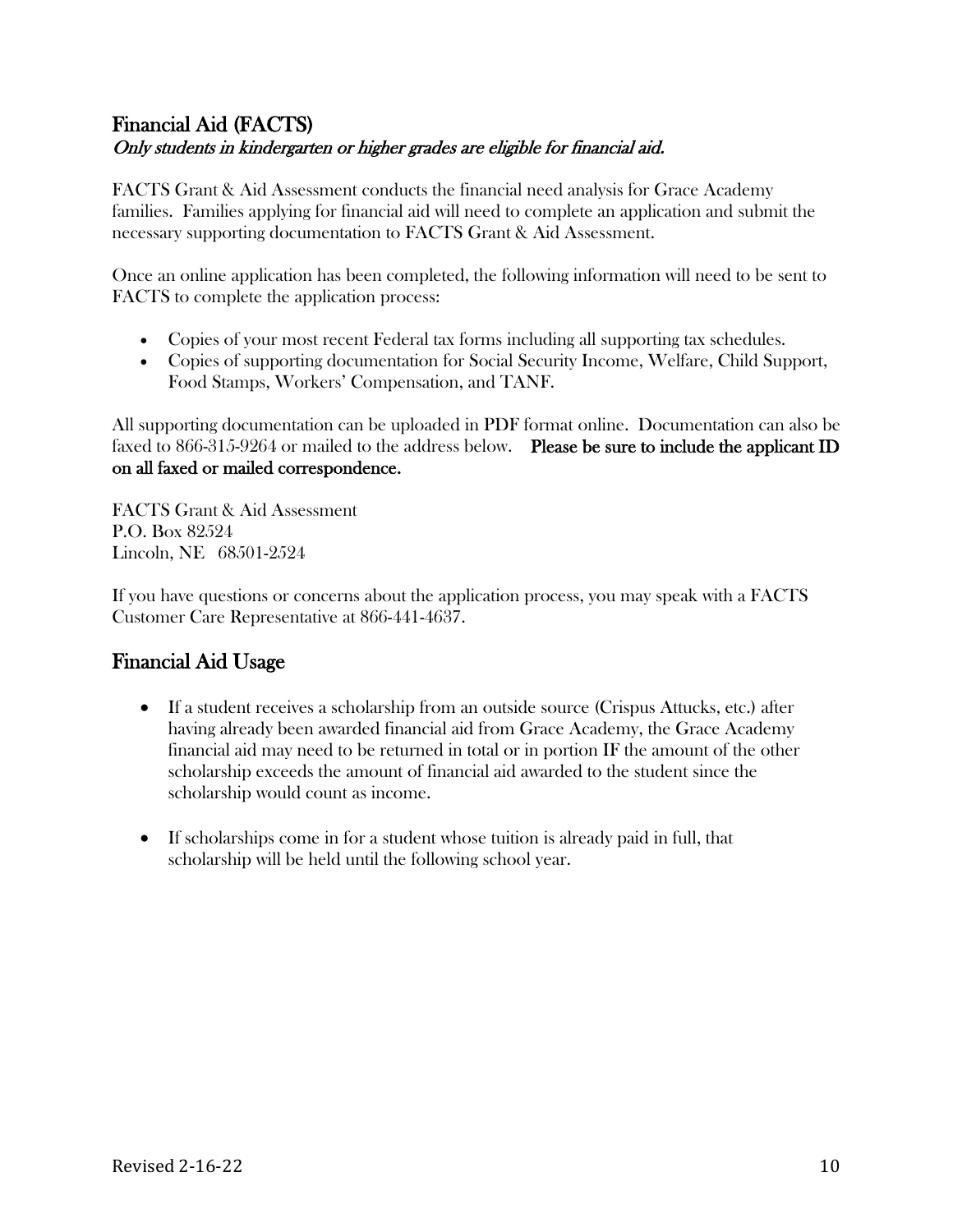## ATTENDANCE

#### Attendance (Preschool)

Our expectation is for students to arrive on time every day. We know that illness or family circumstances sometimes make this impossible. However, we encourage parents and students to treat school attendance as a serious matter being considerate of the teachers and other students in the classroom.

"On time" means students are in their classroom by 9am. Therefore, please allow enough time for you to take them to the bathroom at school prior to arriving in their classroom. Arriving late can be disruptive to morning routines.

For *unplanned absences* (such as illness), parents are responsible to call or email the school by 8:30 am if their son or daughter will be absent that day.

Additionally, if parents do not call or email the school ahead of time, parents must submit an Excuse Card (see below) within 3 days after the student returns to school for all absences, early dismissals, or late arrivals. This will help with the tracking and record keeping of student attendance.

Phone – 717-755-6438 Email - [office@graceacademyofyork.com](mailto:office@graceacademyofyork.com)

#### Excuse Cards

Excuse Cards provide a signed, written explanation for all absences, early dismissal requests, and late arrivals. Excuse Cards are available in the school office if needed. Electronic Excuse Cards may be submitted online through your FACTS Family Portal (Family Portal>School>Web Forms>Excuse Card).

#### Pre-Approved Absences

For all Planned Absences, parents must complete a Pre-Approved Absence Request form, available in the school office or on your FACTS Family Portal (Family Portal>School>Web Forms>Pre-Approved Absence Request Form). Please submit the completed form at least two weeks prior to the date of the requested absence. This allows teachers time to plan accordingly.

#### Excessive Absences or Late Arrivals

In the event a student is absent for more than 7 days, or has more than 3 late arrivals, the school may request a conference with the parents to discuss the matter further.

#### Early Dismissals

Parents must notify the school at least 2 weeks in advance for all early dismissals. Parents who fail to do so must submit an Excuse Card (in person or electronically) within 3 days after the student returns to school.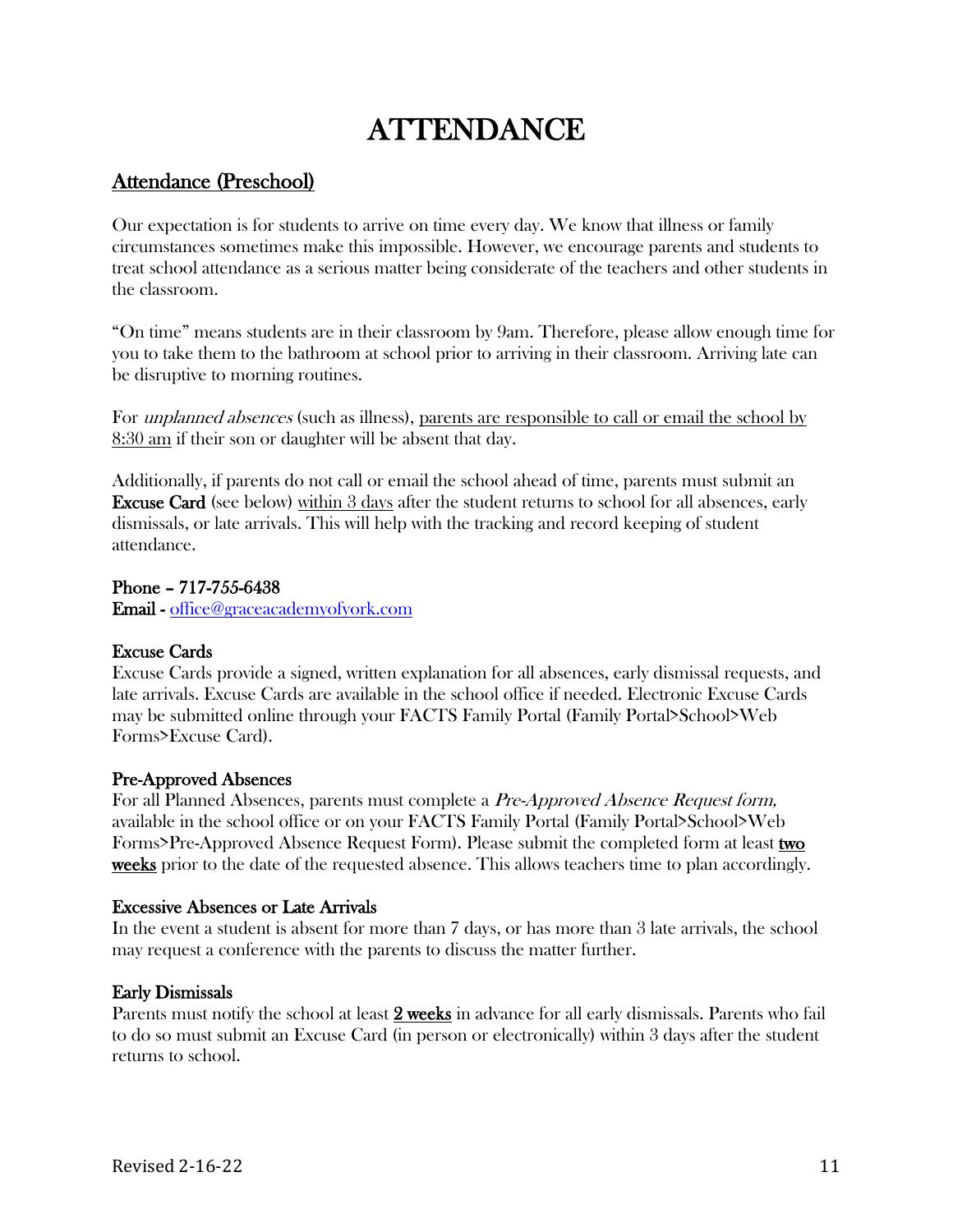#### Attendance (Kindergarten & Elementary)

Our expectation is for students to arrive on time every day. We know that illness or family circumstances sometimes make this impossible. However, we encourage parents and students to treat school attendance as a serious matter being considerate of the teachers and other students in the classroom.

"On Time" means that students are in their classroom by 8:45am. Therefore, please allow enough time for your children to use the bathroom at school prior to arriving in their classroom.

The State Department of Education and the Administration of Grace Academy establish attendance rules. Students absent from school for any reason are responsible for meeting all class requirements. For *unplanned absences* (such as illness), parents are responsible to call or email the school by 8:30 am.

Additionally, if parents do not call or email the school ahead of time, they must submit an Excuse Card (see below) within 3 days after the student returns to school for all absences, early dismissals, or late arrivals. This will help with the tracking and record keeping of student attendance. If an absence is for more than a common illness, a doctor's excuse may be necessary. After three (3) or more consecutive days of absence, a doctor's excuse is required for re-entry into school.

#### Phone – 717-755-6438

Email - [office@graceacademyofyork.com](mailto:office@graceacademyofyork.com)

#### Excuse Cards

- Excuse Cards provide a signed, written explanation for all absences, early dismissal requests, and late arrivals (tardies). Excuse Cards are available in the school office if needed. Electronic Excuse Cards may be submitted online through your FACTS Family Portal (Family Portal>School>Web Forms>Excuse Card).
- The burden of proof for excused absences rests with the parents.
- If the school office does not receive the Excuse Card within three (3) days after the student returns to school, then the absence will remain unexcused.
- Students who are absent from school for any reason other than those listed will be marked as unexcused.

#### Excused Absences

According to the PA Department of Education, students may legally be absent from school because of personal illness, quarantine, impassable roads, death in the immediate family, or other compelling situations directly affecting the student.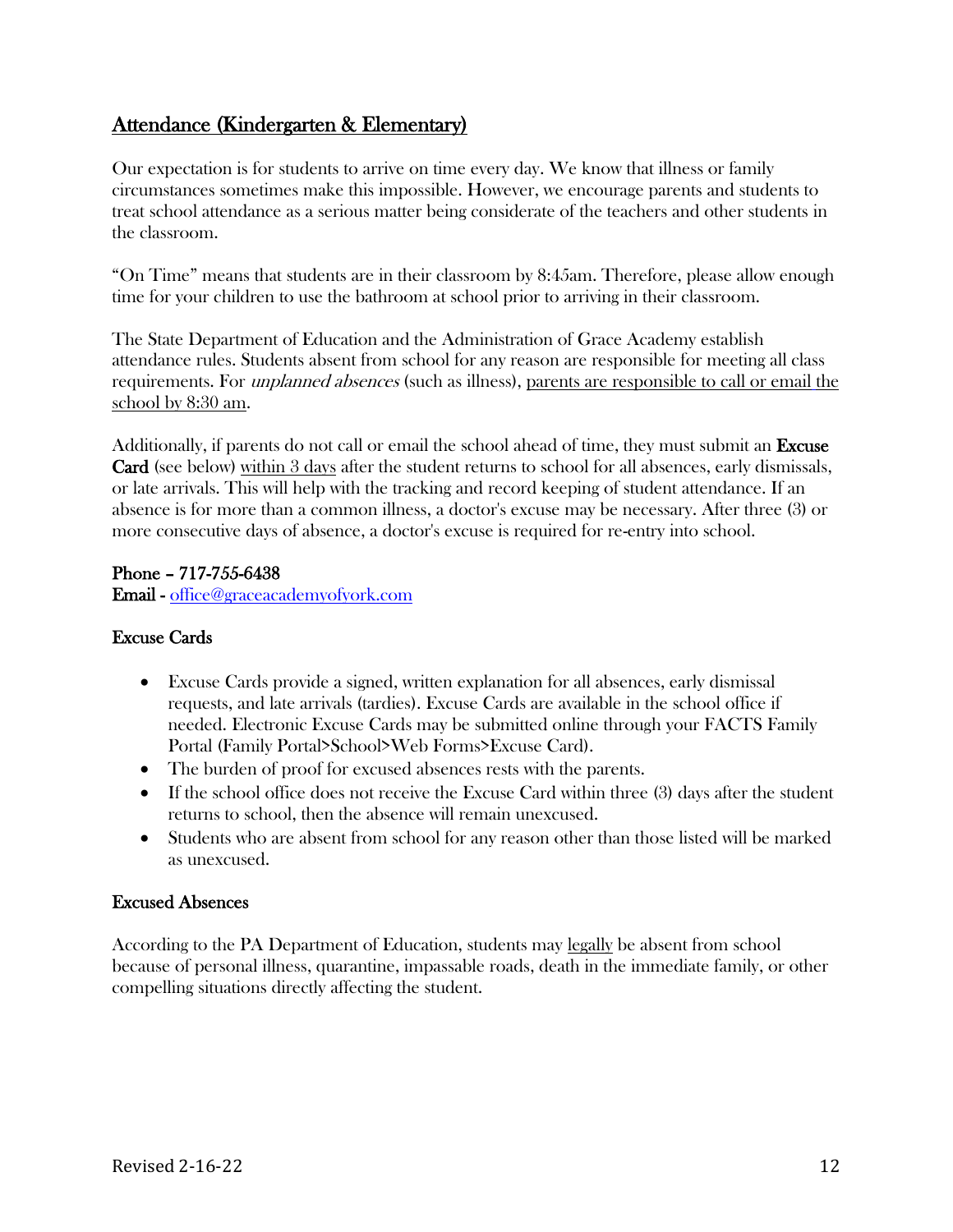#### Pre-Approved Absences

Occasionally, a student may need to miss school for a reason other than illness. Discretion is strongly advised in seeking approval for a pre-approved absence. While special events and trips could be advantageous for some students, they could also be detrimental for others. For elementary students in our Covenant Learning Model, it is strongly advised not to miss directinstruction days  $(T/W/TH)$  which are vital for staying on track and not falling behind. Though we recognize the value of family trips, parents are asked to give this careful consideration before scheduling a trip or activity.

For all Planned Absences, parents must complete a Pre-Approved Absence Request form, available in the school office or on your FACTS Family Portal (Family Portal>School>Web Forms>Pre-Approved Absence Request Form). Please submit the completed form at least two weeks prior to the date of the requested absence. This allows the teacher adequate time to plan accordingly and prepare work ahead of time for the student. Pre-approved absences are up to the discretion of the administration. Adherence to this procedure is essential. Absences that do not meet excused absence guidelines and/or are not requested at least two weeks in advance will not be approved and will be considered as illegal/unexcused. Pre-approved absences may not be requested after the date of absence. Students who have already reached ten (10) absences during a school year may not request permission for a pre-approved absence. If a family emergency arises that does not meet these guidelines, it is at the director's discretion as to whether the event is approved.

#### Unexcused Absences

Grace Academy is obligated to the rules and regulations of the State Department of Education concerning unexcused absences. The law requires that the superintendent of the public-school district where the student resides be notified when a student has been illegally absent for three or more days (Section 13-1332 and 13- 1333).

According to Act 138 of 2016, after three (3) unexcused absences, a student is considered Truant, and parents will be notified in writing within 10 days of the third unexcused absence and may be offered a conference and a School Revised 8/2019 7 Attendance Improvement Plan (SAIP). Each subsequent unexcused absence will require a conference and development of a SAIP. After six (6) unexcused absences, a student is considered Habitually Truant, and the school must refer the student for either a community or school-based attendance improvement program or make a referral to Children and Youth services if the child is under 15 years old or file a citation with the magisterial district court if the child is 15-years or older.

#### Excessive Absences

In an attempt to improve attendance and to comply with the State Department of Education, any student who has been absent for more than seven (7) school days will receive notification by the school office. Once he/she reaches ten (10) days, whether excused, unexcused or pre-planned, a written doctor's excuse will be required for each additional absence. This is in compliance with the State Department of Education policies (Section 13-1332 and 13- 1333). If a student is illegally absent for three (3) school days the State Department of Education will be contacted. A Truancy Prevention Plan may be written in order to help prevent further illegal absences. The plan may include consultation with a school truancy officer that could result in a court appearance.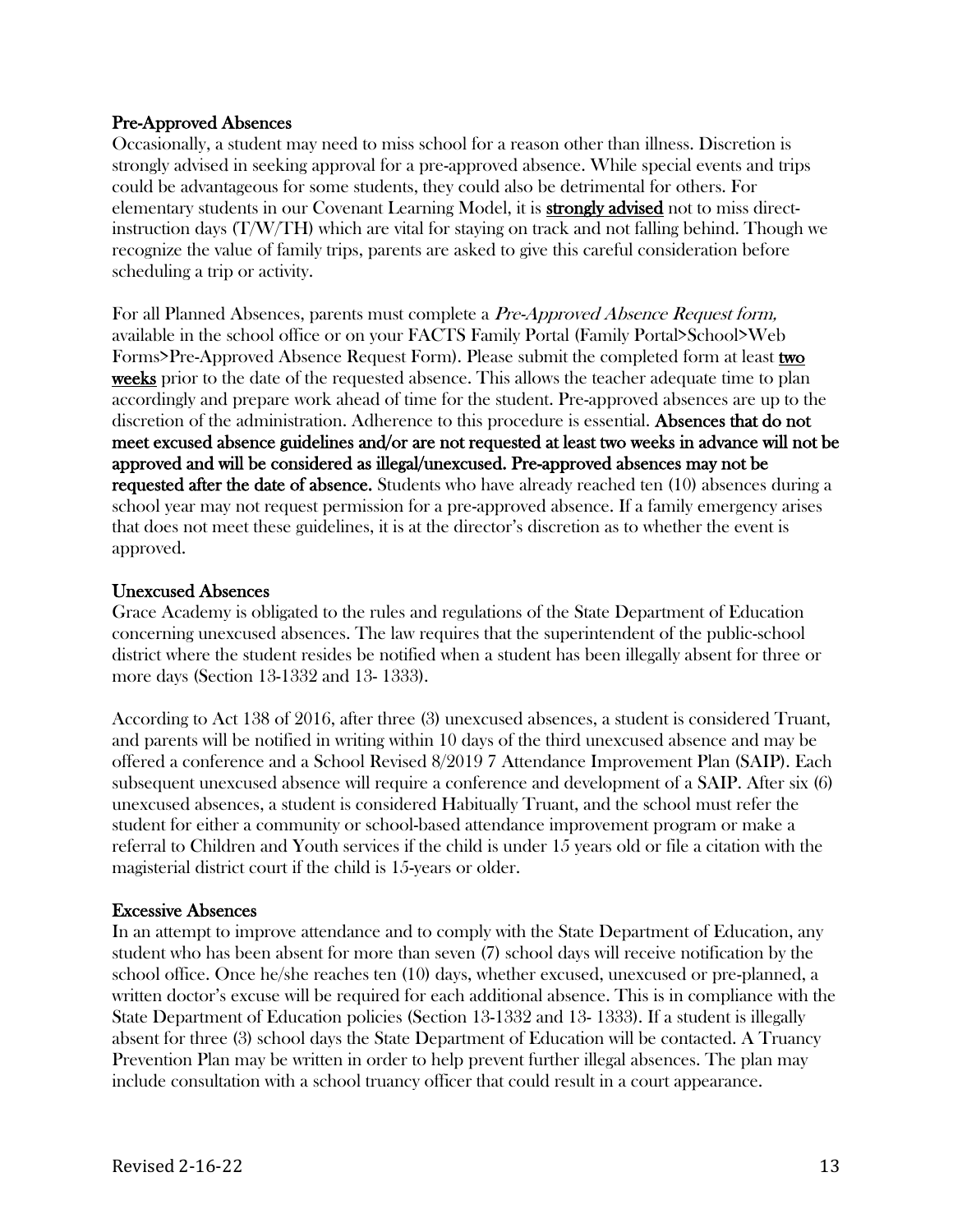#### Covid Quarantine Impact on Attendance

If a student must quarantine for Covid- related reasons, it is the responsibility of the parents to notify the school in a timely manner. All Covid quarantine absences will be marked as "excused" absences and will not affect the count for "excessive absences." The school will use a unique "Covid" attendance code which will not negatively impact a student's attendance record.

#### Classification of Tardies

Kindergarten and Elementary students are expected to arrive on time. Students who are not in class on time must report directly to the school office for a late slip before they will be permitted to enter class. All students who are late for any reason other than approved excusable tardiness will be marked as unexcused.

- Students can receive two unexcused tardies per quarter without consequence.
- The School may request a conference with parents when students accumulate three or more unexcused tardies in a quarter.
- A student who arrives late to school is expected to take any test scheduled for that day, even if that class was missed, unless the teacher decides to make other arrangements.
- Late arrival of bussed students will not be marked as tardy.

#### Excused Tardies

- Medical/dental appointment with doctor/dentist excuse slip (Please try to schedule on Mondays and Fridays.)
- Major traffic problem (Families must plan for morning rush-hour traffic. Typical morning traffic may not be used as an excuse for lateness.)
- Illness (with Excuse Card)

#### Early Dismissals

Parents must notify the school at least 2 weeks in advance for all early dismissals. Parents who fail to do so must submit an Excuse Card (in person or electronically) to the office within 3 days after the student returns to school. Excused early dismissals would include dental, medical, or other important appointments. Before leaving, the parent must sign out the student at the office. Any work that is missed during the absence must be made up. If an early dismissal is scheduled less than 2 weeks ahead of time, parents need to notify the school in a timely manner.

#### Make-up Work

Parents are responsible to contact their child's teacher concerning assignments and tests missed during an absence. All class work must be completed to the satisfaction of the teacher. Make-up tests may be scheduled during a class, lunch, or after school, as arranged by the parent and teacher. Long-term assignments will be expected on the scheduled due date unless pre-arranged with the teacher. Pre-approved absences occasionally cause students to be out of school for several days. Parents are expected to make arrangements with all teachers for any work that they will miss prior to the pre-approved absence. Students should make every effort to complete the work in a timely manner.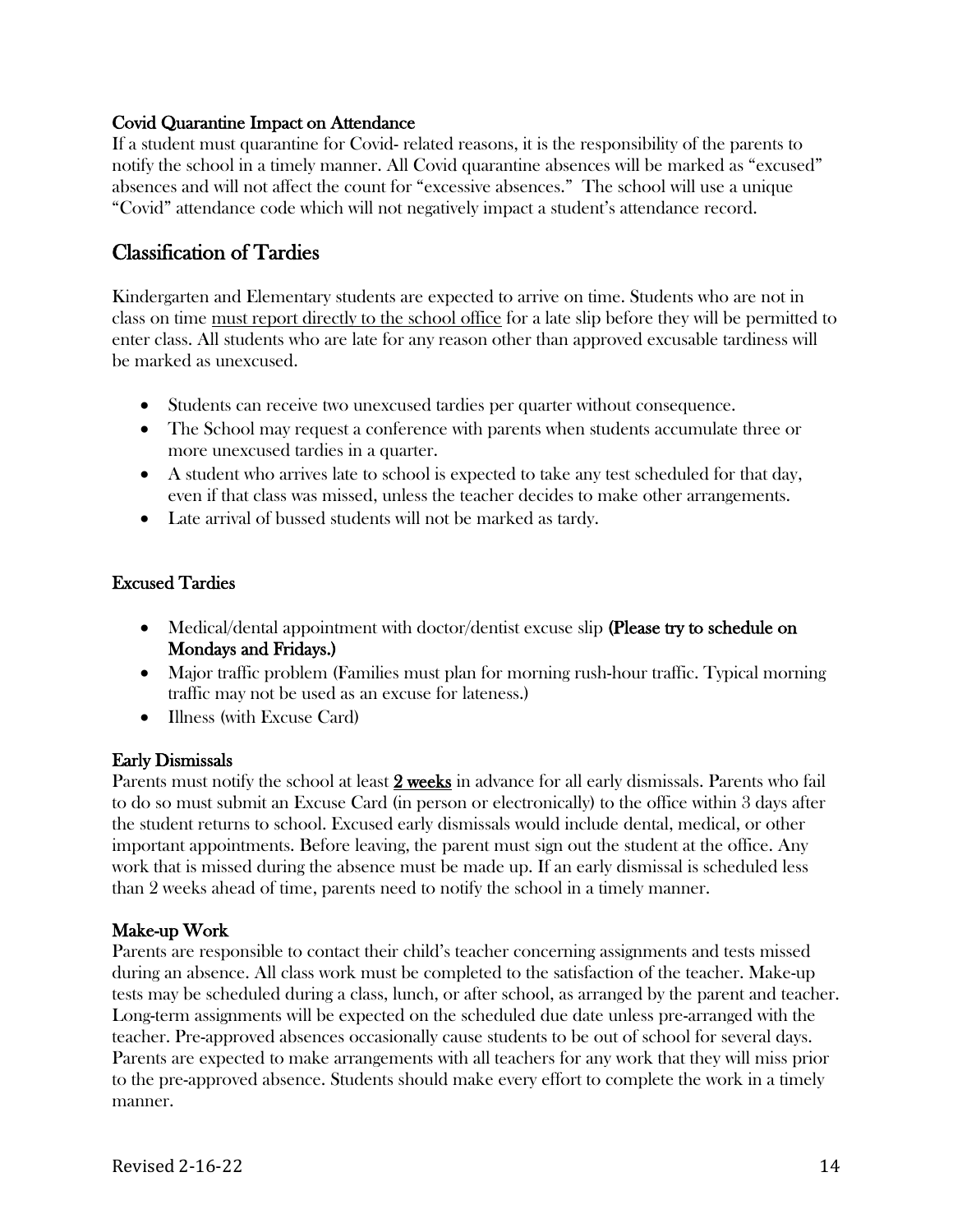|                                       | Return completed form to the school office at least <b>two weeks</b> before the proposed date of absence. Final<br>arrangements for travel should not be confirmed until approval for the absence has been received. |
|---------------------------------------|----------------------------------------------------------------------------------------------------------------------------------------------------------------------------------------------------------------------|
|                                       | <b>SECTION 1: Parent(s) complete this section</b>                                                                                                                                                                    |
|                                       |                                                                                                                                                                                                                      |
|                                       |                                                                                                                                                                                                                      |
| activities for educational purposes): | Reason(s) for Request for Student's Absence (Elementary: Include specific places to be visited and planned                                                                                                           |
|                                       |                                                                                                                                                                                                                      |
|                                       |                                                                                                                                                                                                                      |
|                                       |                                                                                                                                                                                                                      |
|                                       | <b>SECTION 2: Parent Signature</b>                                                                                                                                                                                   |
|                                       | assumed. We further agree to abide by the stipulations as set forth in the policy and guidelines.                                                                                                                    |
|                                       |                                                                                                                                                                                                                      |
|                                       |                                                                                                                                                                                                                      |
|                                       | <b>SECTION 3: Administrative Signature</b>                                                                                                                                                                           |
|                                       | Attendance Record to date: # of Absences _______ # of Pre-planned ______________                                                                                                                                     |
| $\Box$ Approved                       |                                                                                                                                                                                                                      |
| $\Box$ Not Approved                   | We have read the school policy and guidelines and are aware of the responsibilities, which we have<br>Reason(s): $\qquad \qquad$                                                                                     |

#### **Pre-Approved Absence Request**

#### **Elementary families, it is your responsibility to communicate with teachers about all schoolwork.**

Pre-approved Absence: Discretion is strongly advised in seeking approval for a pre-approved absence. While special events and trips could be advantageous for some students, they could also be detrimental for others. Absences for students who are just maintaining passing grades could have a serious negative effect on class studies and grades. Parents are asked to give this careful consideration before deciding on a trip or activity.

Students are expected to make arrangements with all teachers for any work that they will miss prior to a pre-approved absence. Students should make every effort to complete the work before returning. If this is not possible, then they will be expected to have the work completed in a timely manner.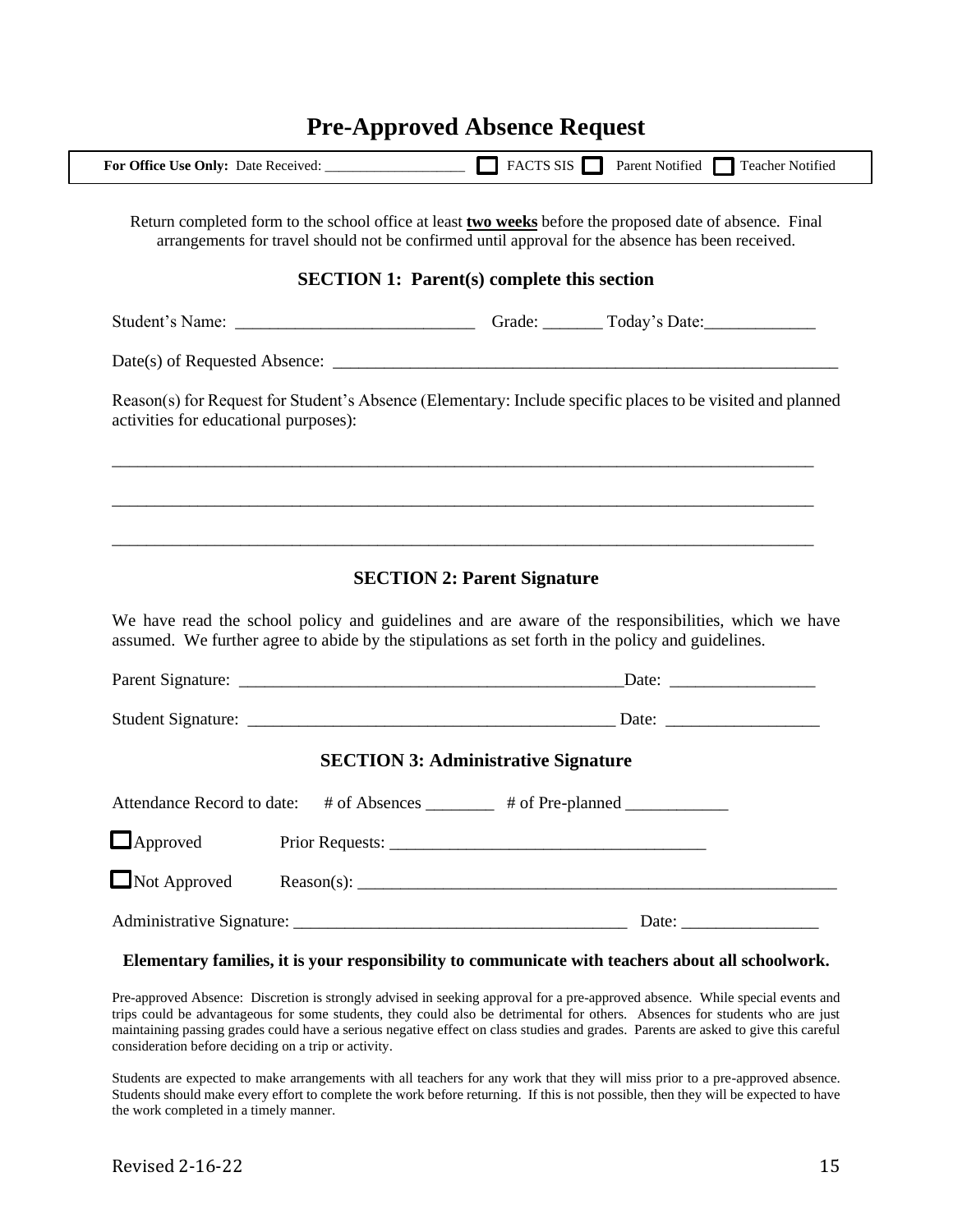#### Delays, Cancellations, & Closures

In the event of a school delay or cancellation, parents will be notified via the Parent Alert text message system. In the case of inclement weather, school delays or cancellations will be posted on the WGAL and FOX 43 stations and websites.

#### Early Dismissal - School in Session

If your district closes early, any students who ride district transportation (bus/van) will be dismissed when their bus arrives at Grace Academy. Parents are responsible to find out their district's closing time. Parents may choose to pick up their children at school in this situation. However, parents must notify their school district and Grace Academy if they are altering dismissal transportation and we are not to send them on the bus. If Grace Academy closes early, parents will be notified using the Parent Alert.

#### Delayed Opening or Cancellation

Grace Academy will delay the opening of school or cancel school if weather conditions warrant. Parents will be notified using the FACTS Parent Alert system. Announcements will also be made on the websites listed above. In the event of an unexpected school closure after students have arrived at school (power outage, evacuation, etc.), parents will be notified immediately. If parents cannot be reached, the school will contact someone listed as your Emergency Contact. In the event the school is unable to reach someone, the school will take whatever precautions it deems necessary to ensure the safety of the students.

#### Scheduling Conflicts between Grace Academy and Your School District

- Parents should be aware that Grace Academy only provides supervision at the times our school is in session.
- If Grace Academy is open, and your local district has a later start or cancellation, parents may need to find an alternative means for their children to get to/from school. Parents should notify Grace Academy if a student will be arriving later than our starting time for that day.
- Parents are responsible for communicating to their local district and to Grace Academy regarding all modification to transportation arrangements.

#### 1-Hour Delay Schedule

Preschool – 9:45am-12pm. Lunch Buddies will run from 12-12:30pm.

 $\blacksquare$  Full Day PK – 9:45am-3:15pm

Kindergarten & Elementary – 9:45am-3:15pm.

#### 2-Hour Delay Schedule

Preschool – 10:45am-12pm. Lunch Buddies will run from 12-12:30pm.  $\blacksquare$  Full Day PK – 10:45am-3:15pm Kindergarten & Elementary – 10:45am-3:15pm.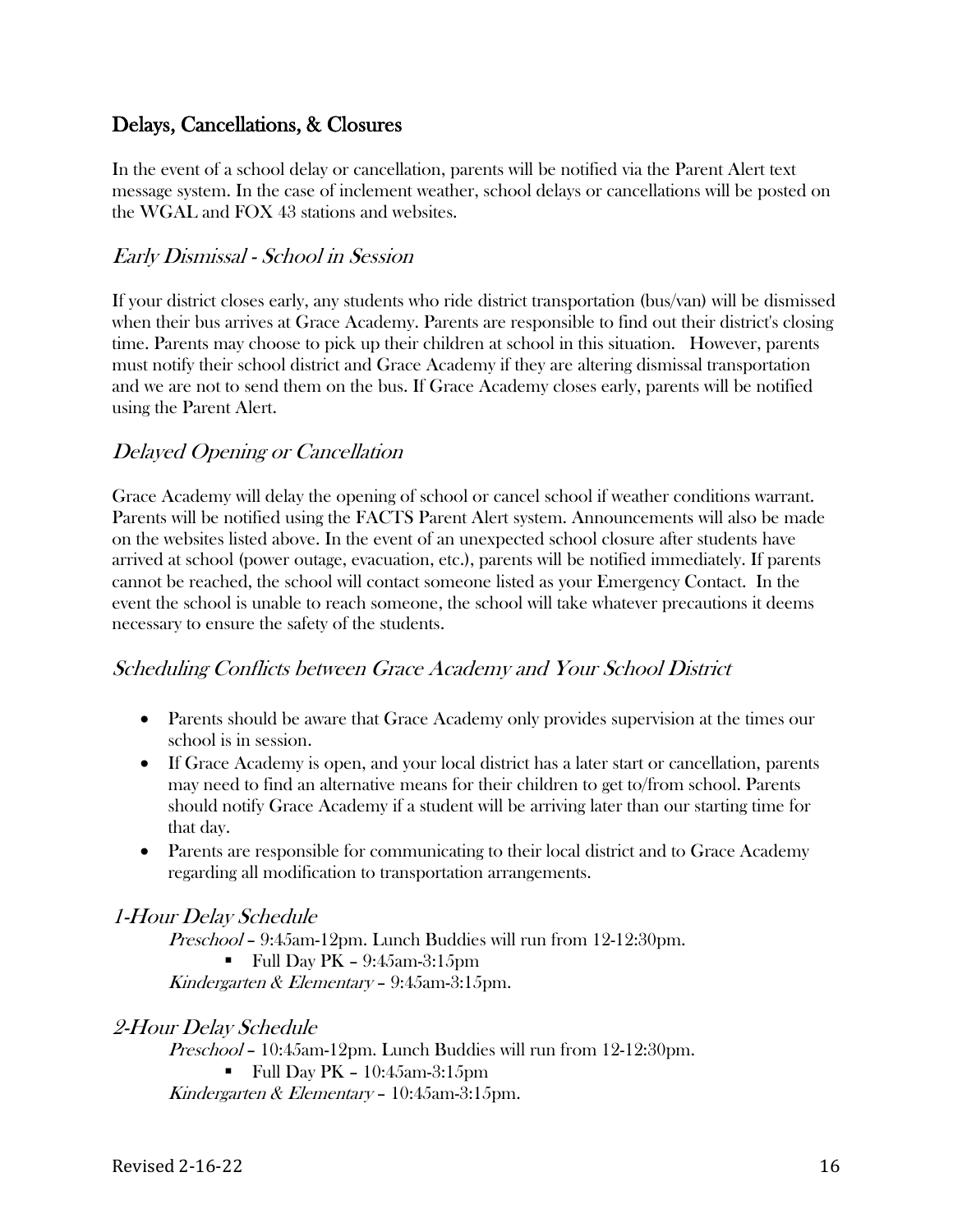#### Guided Instruction Days (Remote Learning Days) -  $K$ -8<sup>h</sup>

In the event of an excessive number of school cancellations, the school may implement the use of additional Guided Instruction Days. These days may fall on a Tuesday, Wednesday, or Thursday when it is not feasible to come to school due to unplanned circumstances such as weather. On these days, teachers will communicate lesson plans to the parents who will oversee their child's instruction at home. Parents are to assist students as needed with the work and ensure that all work is completed for the next school day. Parents should communicate directly with the teacher as needed regarding any questions.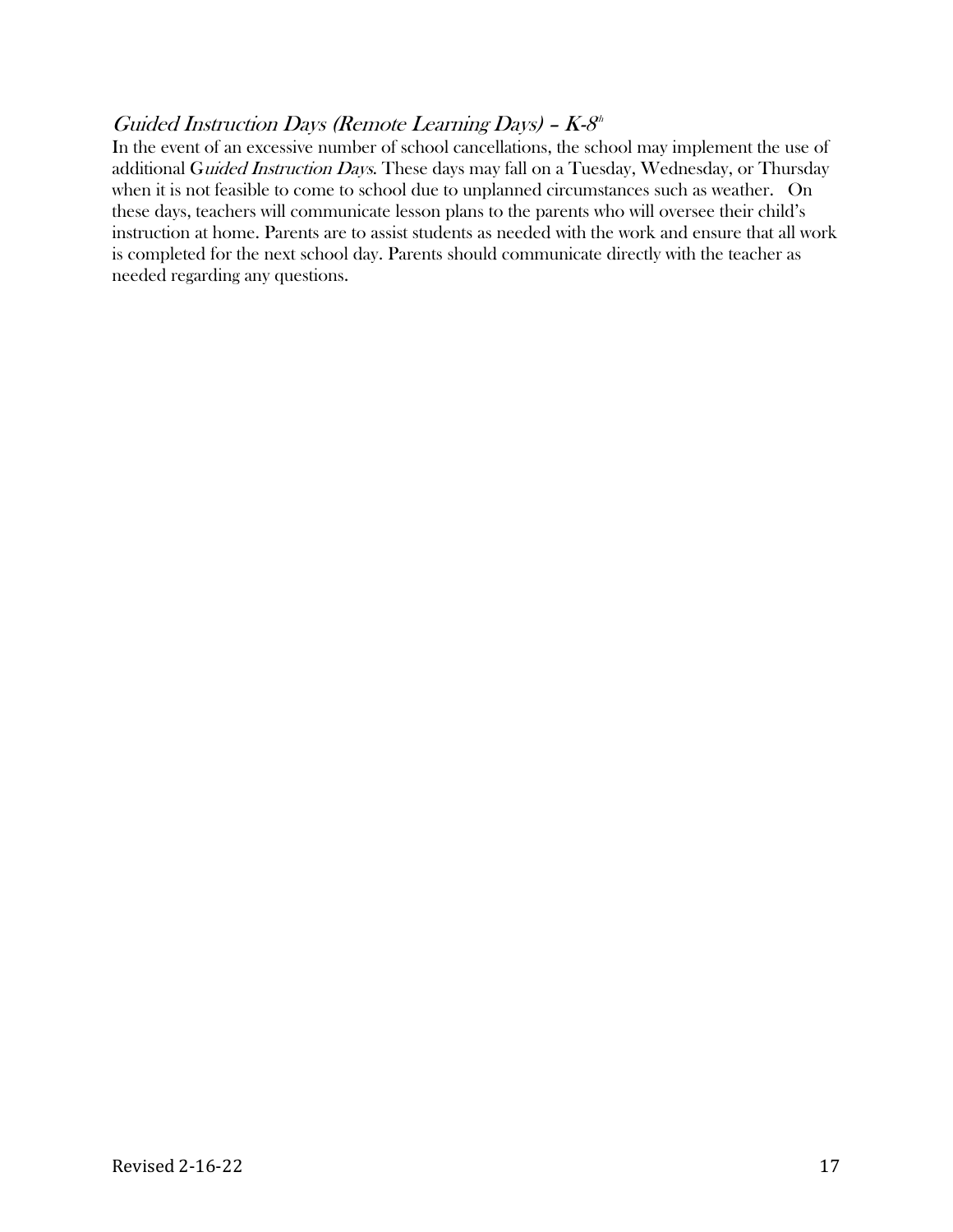## GENERAL INFORMATION

#### Hours of Operation

- *Preschool* Half Day preschool operates from 9am-11:30am. Lunch Buddies runs from 11:30am-12:30pm. All day preschool runs from 9am-3:15pm.
- Kindergarten & Elementary Classes operate from 8:45am-3:15pm. Doors open at 8:30am for student arrival. If children arrive via school district transportation earlier than 8:30am, we will accommodate those situations. Children should be in their seats and ready to start the day when class starts.

Parents are welcome to visit during hours of operation as long as there is prior notification given to the school. All visitors need to sign in at the office upon arrival and sign out when leaving.

#### Arrival Procedures

- *Preschool* Doors open at 8:45am. If preschool parents desire to accompany their child to the classroom, please park in the parking lot.
- Kindergarten & Elementary Doors open at 8:30am. If district buses or vans drop off students earlier, a staff person will meet those vehicles and ensure students get into the building. A staff member will greet at the front door. Parents may choose to drive up around the circle or walk up to the front door to drop off their child.
- If you know you will arrive late to school, please call the school at 717-430-6085 to let us know when you will arrive. Ring the doorbell upon arrival, and staff will let you in. The front door will be locked by 9:05am.

#### Dismissal Procedures

In order to ensure a safe and efficient pick up of your child after school, we request that all parents or other authorized adults display the Dismissal Sign provided by the school. Dismissal begins at 11:30am for half-day preschool, 12:30pm for preschool lunch buddies, and at 3:15pm for all other students. Students will be dismissed on a first-come-first-serve basis by the staff person stationed at the front door. You may wait in the car line which drives up to the front door, or park in the parking lot and walk up.

If you choose to wait in the car line, please follow signs in the parking lot to line up on the correct location. For safety and security reasons, no more than 3 cars are to be in the circle at one time. Once at the circle, please pull all the way around to the sign to accommodate cars behind you. If your child will be riding a district bus or van, a staff person will escort those children directly to the district vehicles.

#### Student Pick Up Policy

Children must be picked up promptly at dismissal. A late fee of \$10 will be charged for every 15 minutes beyond the dismissal time if there is a consistent occurrence of late pick-up.

Students will only be released to an authorized adult. Authorized adults will be identified as those displaying the Dismissal Sign provided by the school. If someone new will be picking up your child, please either give them one of the Dismissal Signs we provide or call to let us know ahead of time.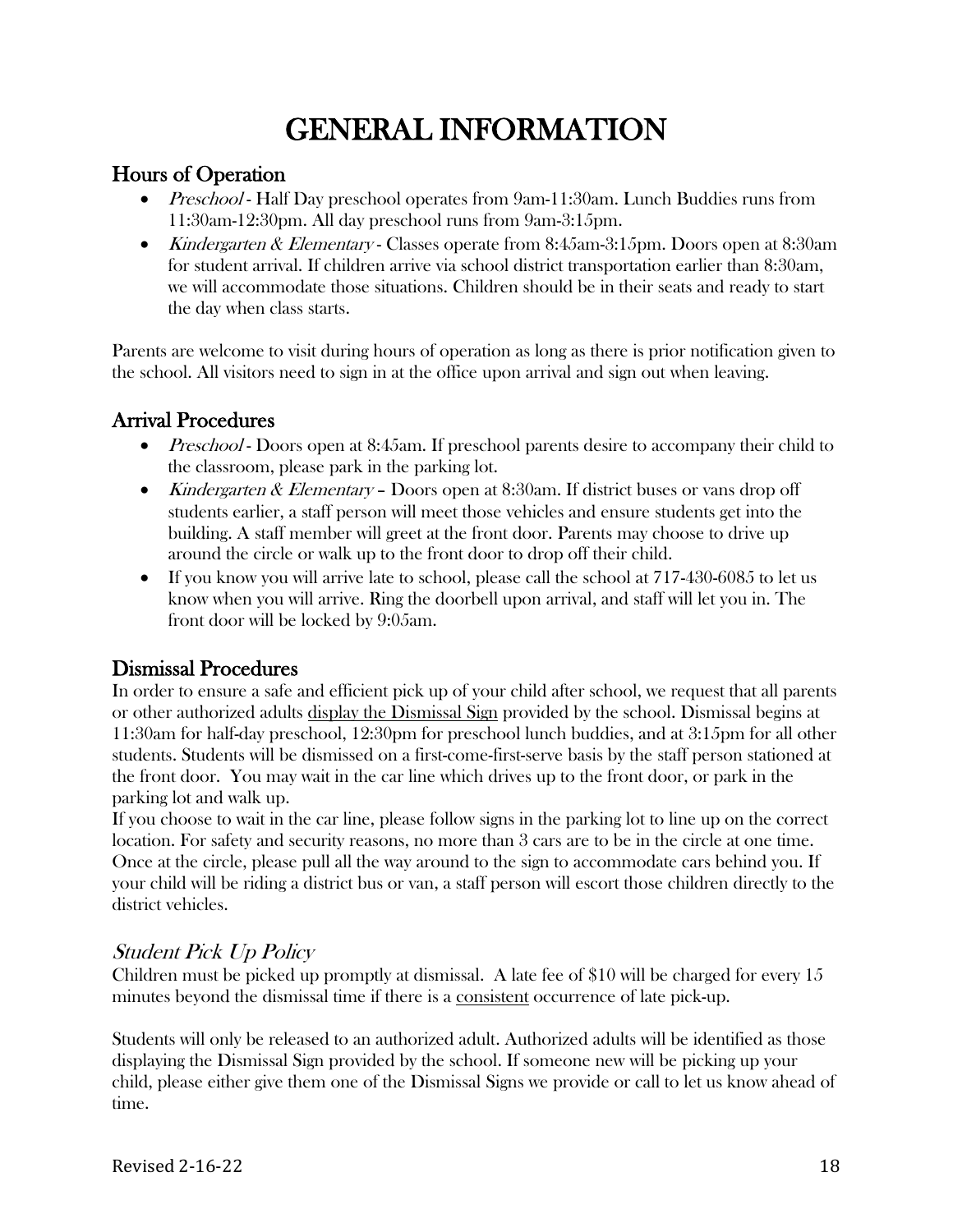#### **Transportation**

Preschool– Parents are responsible for the transportation of their children.

Kindergarten & Elementary - If parents desire to have their child(ren) transported to Grace Academy by their local school district, the district is required to provide transportation, free of charge, if any part of their school district is within 10 miles of Grace Academy and if requested by the parents. Parents should reach out directly to their local school district to make this request. For assistance with the process, please contact Grace Academy.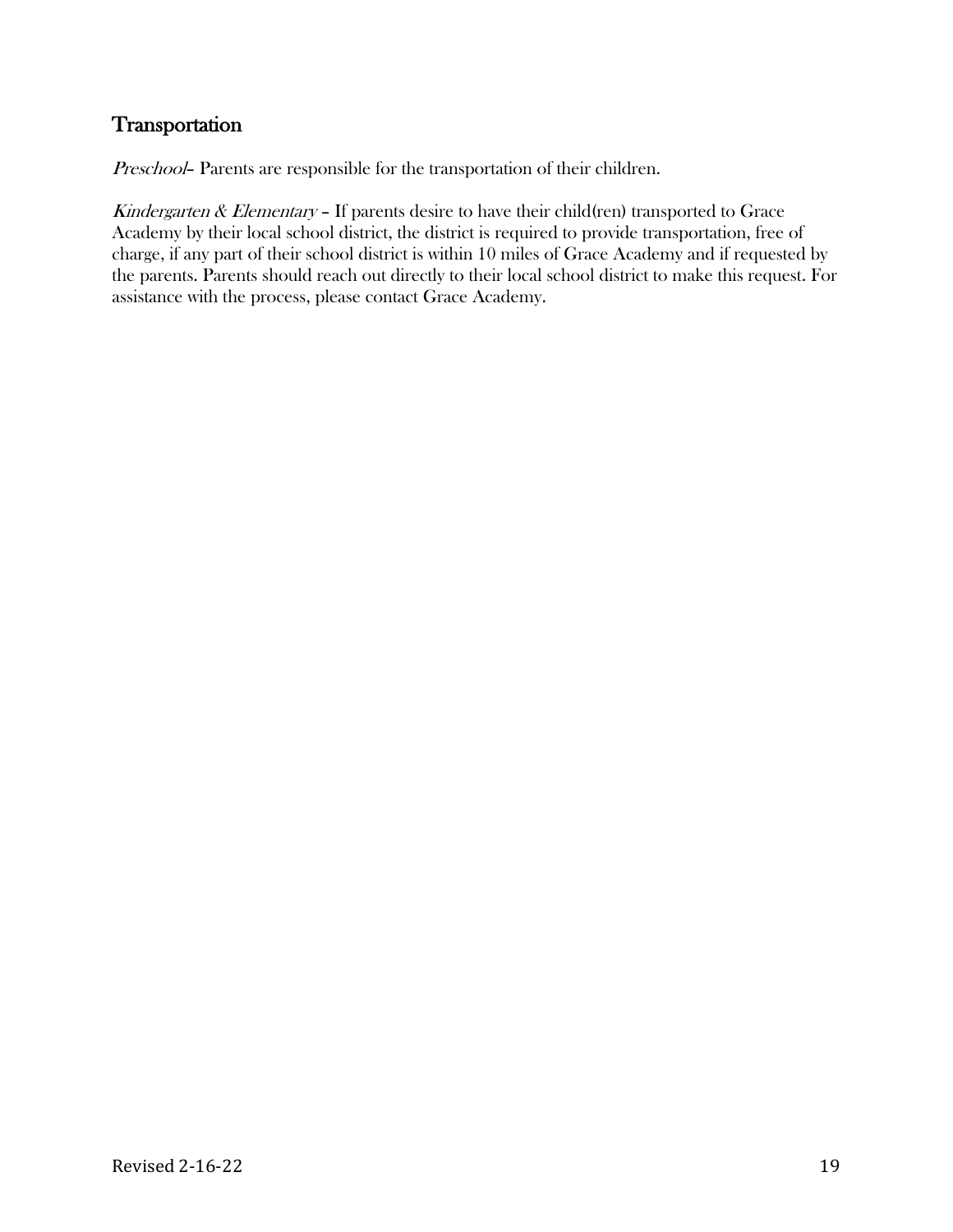## ACADEMICS

#### **Curriculum**

Our curriculum fulfills PA learning standards and utilizes resources based upon three core criteria:

- 1. Competency Is it an effective method that will equip students to be competent in that subject area?
- 2. Christian Is it in agreement with a Biblical Worldview?
- 3. Continuity Is it able to be part of a comprehensive plan so that it provides continuity across multiple grades?

#### Preschool:

- Creativity and readiness skills through hands on sensory experiences
- Language development through a variety of interactive activities including singing, finger plays, and creative movement, as well as an introduction and reinforcement of phonics using the Zoophonics program
- Introduction to *basic alphabet and number concepts* through theme-based individual and small group instruction
- *Creative play and socialization* with an emphasis on sharing, caring, and interaction
- Fine and gross motor skill development with varied age-appropriate activities
- Spiritual formation through Bible stories, music, and interactive activities Additional elements introduced in the PK-4 class include:
- Phonemic awareness, rhyming words, and opposites reinforced through the phonics program
- *Mathematics* introduced through calendar activities, as well as a variety of hands-on activities; and problem solving, with a strong emphasis on using manipulatives
- *Handwriting* through the Learning Without Tears curriculum
- *Creative movement* through music and introductory sign language

#### Kindergarten & Elementary:

- Spiritual formation focused on discipleship training through interactive Bible stories, life application, character development, music, and additional activities
- *Language skills* oral development, phonics, spelling, grammar, writing, and reading skills introduced and reinforced through the use of a variety of effective instructional tools
- *Mathematic skills* introduced and reinforced through the use of manipulatives and hands-on learning activities to strengthen reasoning skills and provide opportunities for knowledge application
- Fine and gross motor skill development with varied age-appropriate activities
- *Music, Art, and Physical Education* concepts that promote growth and understanding within each content area
- *Science* learning through theme-based, hands-on interactive activities and experimentation; including health, physiology, and fire safety concepts
- Social Studies learning about local, Pennsylvania, United States, & world history, geography, and civics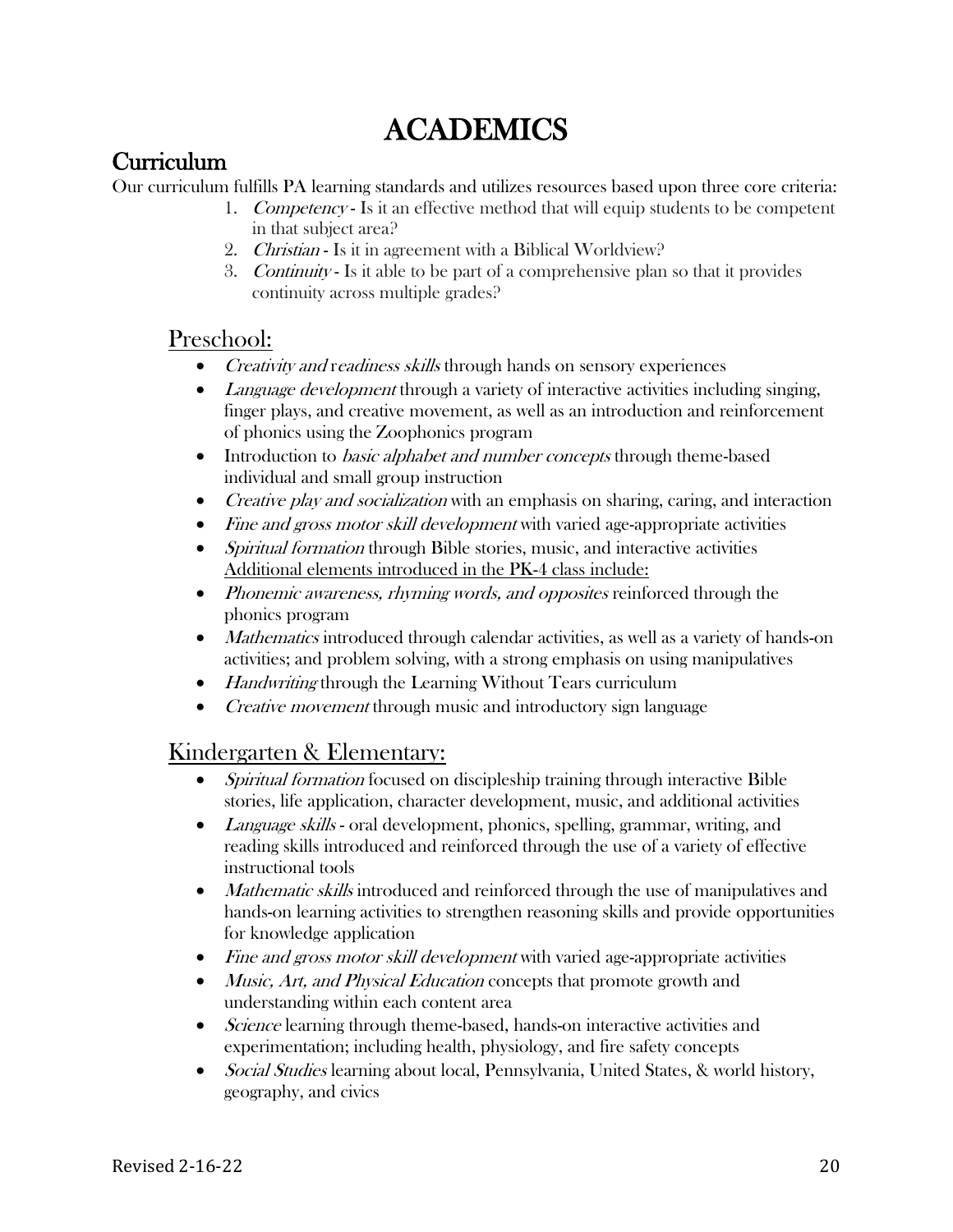#### Grading

All students will have progress evaluations to assess their spiritual, intellectual, emotional, physical, and social development. There will be parent/teacher conferences twice per year (fall and spring) for parents to review and discuss these details with the teacher. Report cards will be sent home quarterly for kindergarten and elementary students.

Preschool evaluations will use the following assessment scale:

- $\bullet$   $\phantom{a}$   $\phantom{a}$   $\phantom{a}$   $\phantom{a}$   $\phantom{a}$   $\phantom{a}$   $\phantom{a}$   $\phantom{a}$   $\phantom{a}$   $\phantom{a}$   $\phantom{a}$   $\phantom{a}$   $\phantom{a}$   $\phantom{a}$   $\phantom{a}$   $\phantom{a}$   $\phantom{a}$   $\phantom{a}$   $\phantom{a}$   $\phantom{a}$   $\phantom{a}$   $\phantom{a}$   $\phantom{a}$   $\phantom{a}$
- $\bullet$  P = still Practicing/working on skill/concept at school
- $N =$ skill Not yet assessed

Kindergarten and First Grade evaluations will use the following grading scale:

- $\bullet$  O = Outstanding
- $S = S$ atisfactory
- $\bullet$  U = Unsatisfactory

*Elementary (beginning in*  $2^d$  *grade)* evaluations will use the following letter grading scale:

| Letter Grade  | Numerical Grade |              |
|---------------|-----------------|--------------|
| $A+$          | 98%-100%        | Excellent    |
| A             | 93%-97%         |              |
| $A-$          | 90%-92%         |              |
| $B+$          | 88%-89%         | Good         |
| B             | 83%-87%         |              |
| $B-$          | 80%-82%         |              |
| $C^+$         | 78%-79%         | Satisfactory |
| $\mathcal{C}$ | 73%-77%         |              |
| $C$ -         | 70%-72%         |              |
| $D^+$         | 68%-69%         | Poor         |
| D             | 66%-67%         |              |
| F             | 0%-65%          | Failing      |
|               |                 |              |

Elementary teachers may also use the  $(O, S, U)$  scale along with a  $+/-$  for additional areas of evaluation.

#### Homework (Kindergarten and Elementary only)

Due to only having three days of instruction at school for our kindergarten and elementary classes, there may be homework sent home for those evenings. However, this work should not exceed 10 minutes per grade level (ex. 1<sup>st</sup> grade = 10 minutes;  $2<sup>nd</sup>$  grade = 20 minutes, etc.). We recognize that all children are different and learn at different paces. Therefore, this correlation is a "rule of thumb," though there may be differences for various children. If you would have any questions, please communicate with your child's teacher directly.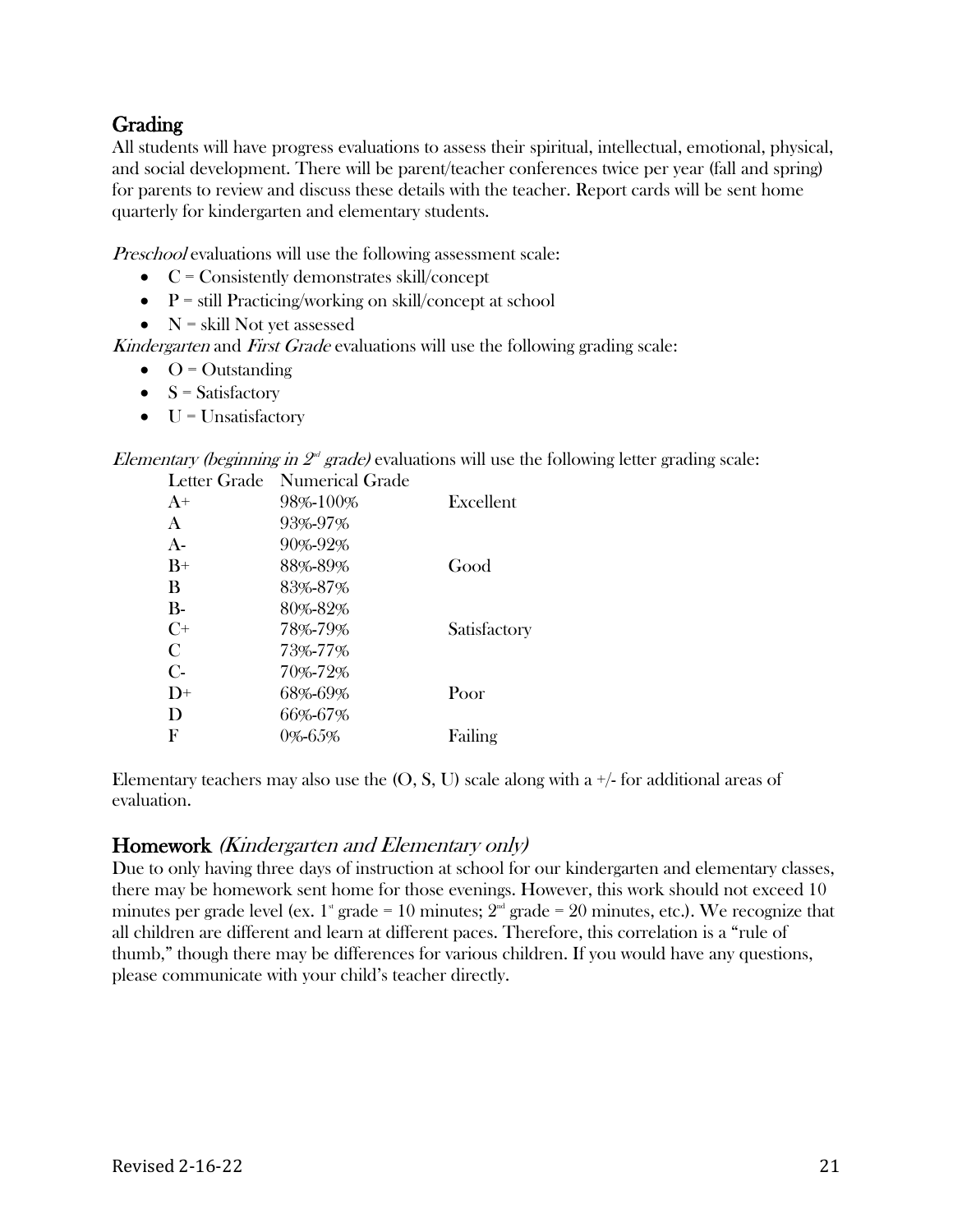#### Guided Instruction Days (Fridays/Mondays):

Teachers will send home guided instructions for parents to oversee.

Kindergarten will have Guided Instruction for Friday. First through eighth grades will have Guided Instructions for Friday and Monday. Teachers will have office hours on these days for parents to contact them with questions. All work for Fridays and Mondays must be completed by Tuesday, regardless of appointments or other activities on those days. If a child is ill and cannot complete the work, parents must communicate this with the teacher.

#### Late Guided Instruction Work Policies

The pace of the CLM program requires students to stay on task and to be responsible for turning work in on time. Incomplete guided instruction work is the equivalent of not attending a class. Teachers will assign penalties for each late assignment. Consequences for chronically late and/or repeat offenses will be determined at the discretion of the administration and may disqualify the student from remaining in the program.

#### Unprepared Due to Illness

If a student is ill on a guided instruction day and is unable to complete the assignments or prepare for a test but is able to return to school on the following direct instructional day, the parents should notify the teachers before the student returns to class. The student may be marked absent for a guided instruction day.

#### Enrichment Classes

Kindergarten and elementary students will have art, music, and physical education. Preschool teachers will incorporate art, music, and physical activities into their classrooms.

#### Special Events

We will have special events throughout the school year designed to enhance the learning experience and encourage family involvement in the child's education. Some of these events include a Fall Festival, Thanksgiving Celebration, Christmas Program, Easter Celebration, Daddy Date Night, Mother's Day Brunch, and Grandparents' Day. We will participate in a variety of field trips to fun and educational locations throughout the year, as well as invite special guests into our school to instruct about topics such as fire safety and oral hygiene. More specific details will be provided throughout the year.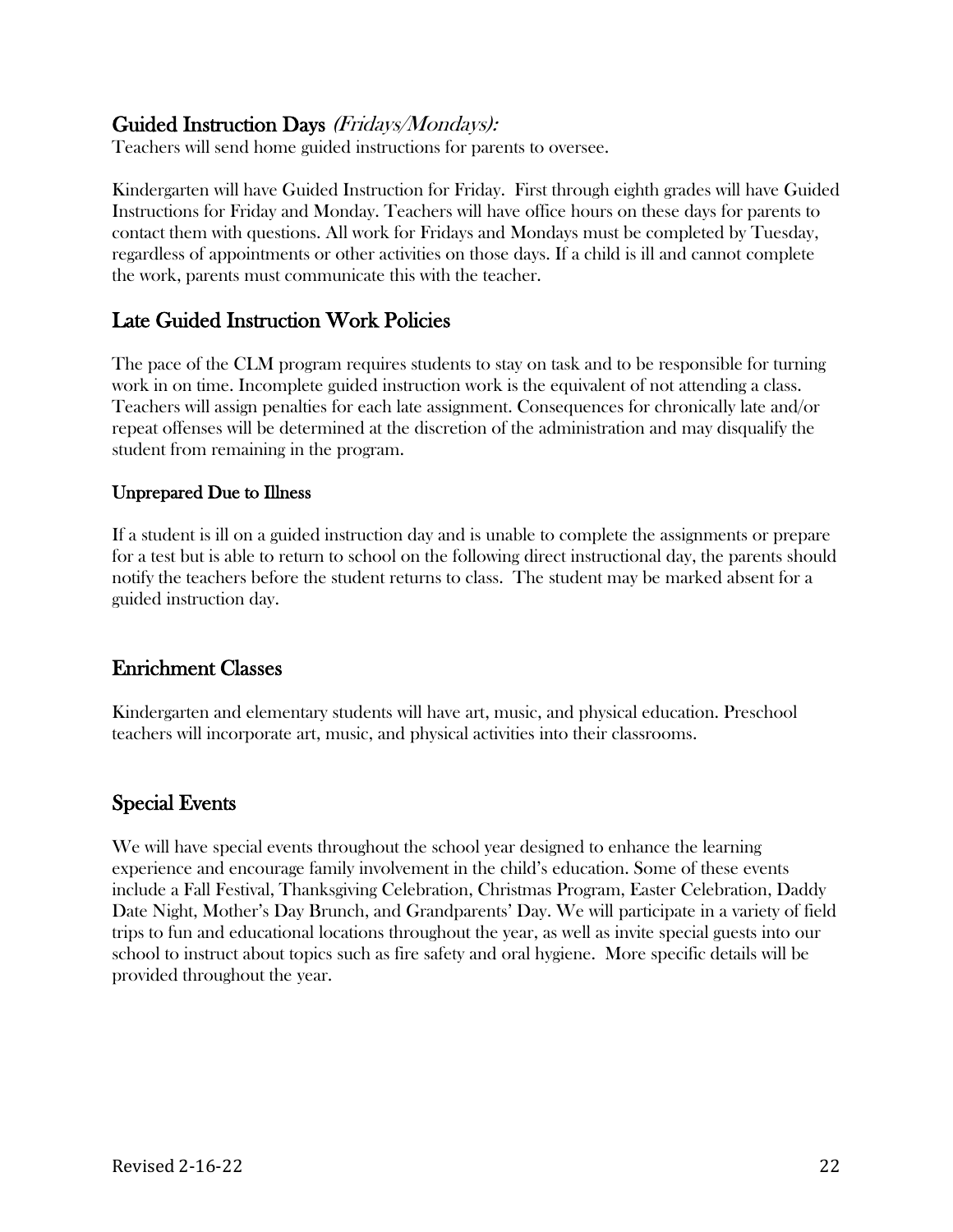#### Field Trips

Field trips are an important part of learning. They allow students the opportunity to experience what they are learning about in the classroom. All students are expected to attend field trips as part of the school day. Kindergarten and elementary students will be marked unexcused if they miss a field trip unless otherwise approved by the director.

All field trip information will be communicated to families ahead of time. Parents must return the Field Trip Forms by the deadline to ensure the timely scheduling of field trips. All field trips are a separate expense and will be billed to parents through FACTS.

Preschool parents are responsible for transportation to and from the field trip location. Most field trips will occur during the allotted time for normal school hours. However, there may be cases where it could be longer. The school will organize transportation for kindergarten and elementary field trips which will be communicated ahead of time to the parents.

#### Lunch

All students staying for lunch must bring their own packed, nutritious lunches. Only water and fruit juices are permitted (no sweetened drinks – soda, etc.). Candy is highly discouraged and must be limited since sugar has a negative impact on student performance in the classroom. (No full-size candy bars, etc. are allowed.) Please do not plan to use a microwave.

Preschoolers have the option to enroll in the Lunch Buddies program, which runs from 11:30am-12:30pm.

All kindergarten and elementary students will have a 45-minute lunch and recess break.

#### Recess

Preschool students will be permitted to play on the playground equipment within the fence. Kindergarten and elementary students will be provided with additional equipment and games to utilize in designated recess areas outside. During inclement weather, students will utilize indoor facilities as they are available (multi-purpose room, classrooms). Students must adhere to all indoor/outdoor recess policies to ensure the safety of all staff and students.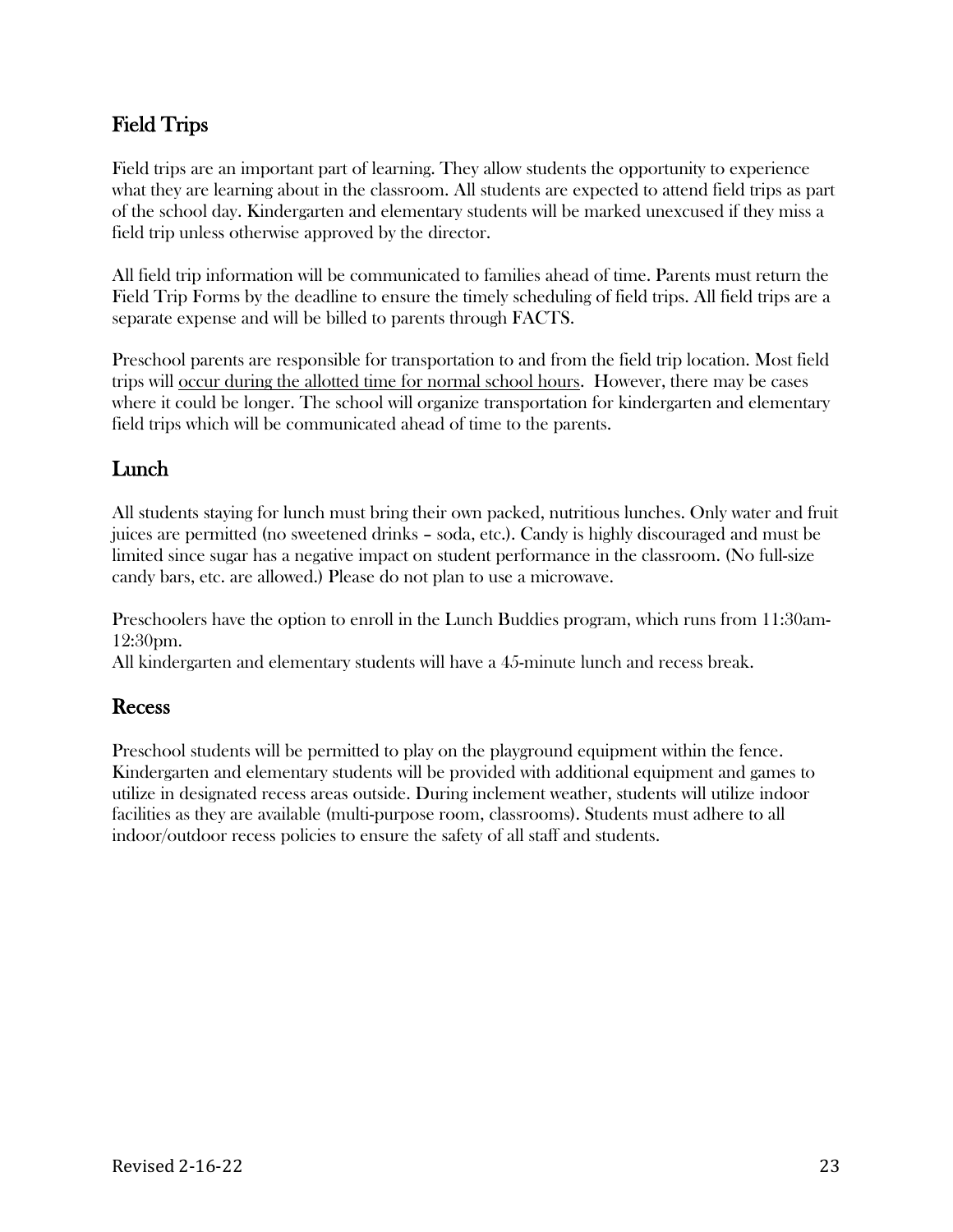#### Recess Cold Weather Guidelines

Research shows that children get little, if any, physical activity when recess is indoors. All efforts will therefore be made to ensure that children have access to outdoor recess, weather permitting. Therefore, please be sure to dress your children **each day expecting outdoor recess.** The following are cold weather guidelines for outdoor recess. All temperatures below are based upon "feels like" temperatures at the time of recess.



#### Indoor or Outdoor Recess:

- Above 25<sup>°</sup>– Full Outdoor recess
- 16-25°– May have abbreviated Outdoor Recess
- Below  $15^\circ$  Indoor recess

Cold Weather Dress Code: Here are two great "rules-of-thumb" to keep in mind when dressing for colder weather:

- 1. Wear layers to accommodate fluctuations in temperature throughout the day.
- 2. Arms and legs must be covered below 60°.

#### Additional dress code guidelines:

- Below  $60^\circ$  sweatshirt/light jacket/coat (increase thickness as gets colder)
	- $\circ$  Ex. 55<sup>°</sup>= sweatshirt; 45<sup>°</sup>= sweatshirt +light jacket; or just a heavier coat
- Below  $40^{\circ}$  winter coat, head covering, and gloves/mittens *(recommend keeping a set at* school to have on hand as needed)

#### Keep in mind that it can get very windy on the hill where we are located.

To access the current local temperature including wind chill:

- Go to www.weather.com
- Type in our school's zip code (17402) and select "York."
- Look at the current temperature for York.
- Look right below that current temperature to get "Feels Like" temp.
- That is the temperature that we will use to determine outdoor recess.

Guidelines are based on th[e Pennsylvania Key standards and Caring for Our Children standards.](https://www.pakeys.org/wp-content/uploads/2018/03/ECERS-R_PA_Position_Statements_2016-17.pdf) The Pennsylvania Key (PA Key) works on behalf of the Office of Child Development & Early Learning (OCDEL).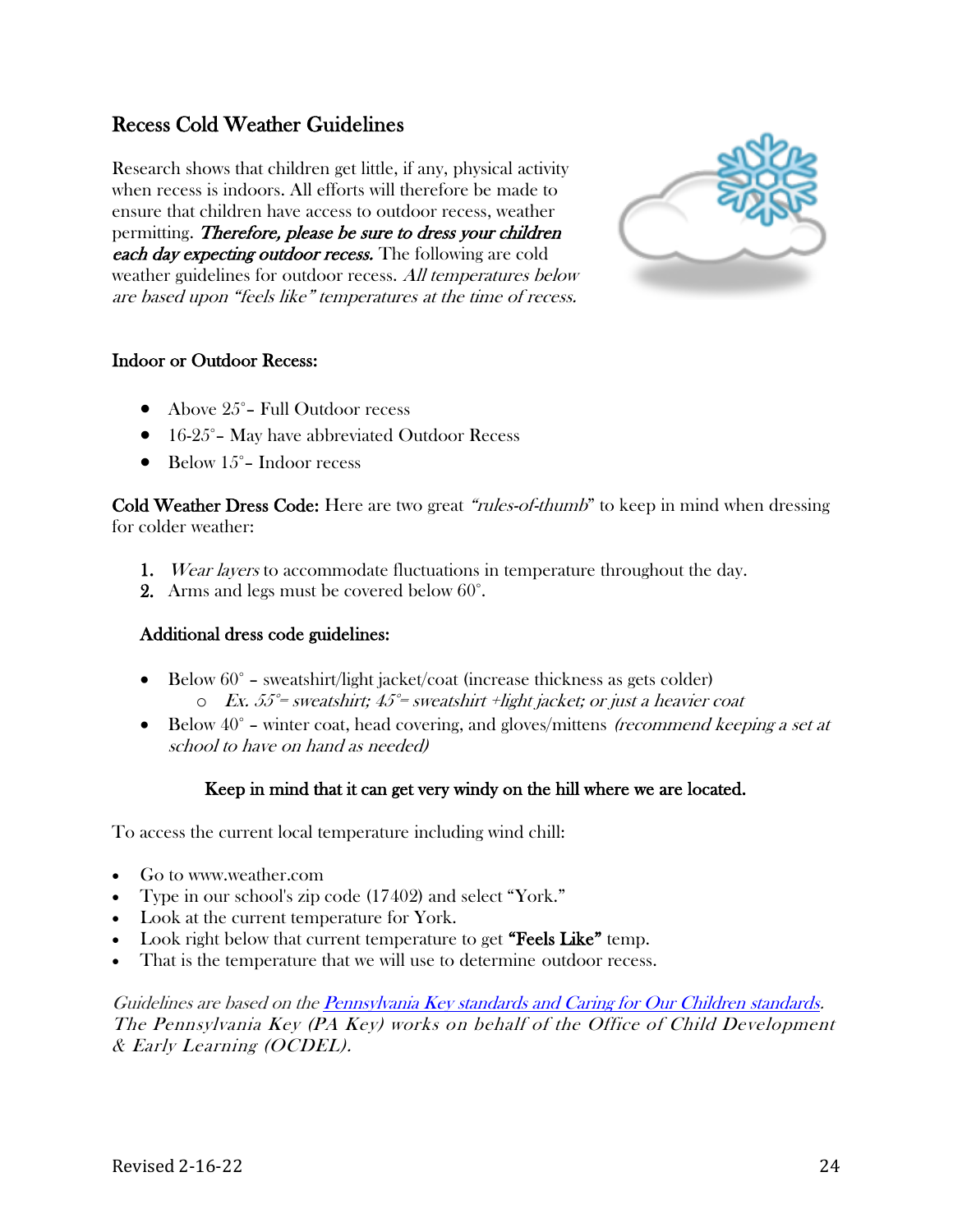## SCHOOL LIFE

#### Health Services

- 1. In case of accident or serious illness, the school will seek to contact the parents first, followed by a contact listed on the Emergency Information Form. If the school is unable to reach anyone, the school will call the physician indicated on the emergency form and will follow his or her instructions. If it is impossible to contact this physician, the school may take whatever actions seem reasonable and necessary to care for the child.
- 2. First Aid services are given in cases of accidents or the onset of a sudden illness.
- 3. Parents need to notify the school in writing if there are updates to their child's health, such as vaccinations or the contraction of an acute chronic disease.
- 4. Children enrolling in kindergarten and elementary must submit a copy of vaccine records and recent physical exam.
- 5. If your child is taking medication, medicine must be brought to the office. It must be labeled with the child's name, along with proper instructions on how and when to administer the medicine.
- 6. If a child has a fever, pink eye, lice, been put on antibiotics for an infection, or any other possible communicable health issue, there must be at least a 24-hour waiting period before the child returns to school. Please contact your pediatrician for medical advice and notify the school. Children may return to school as soon as their health permits or the doctor gives permission.
- 7. A child with an extended illness should have work sent home if he/she is able to complete it. Please inform the school of this kind of situation. The school will do its best to work together in the best interest of the child.
- 8. COVID Precautions Please reference our COVID Operational Plan and the Health and Safety plan that was developed to address how the school handles illnesses and symptoms. We use a "symptom-based" approach to illnesses and symptoms.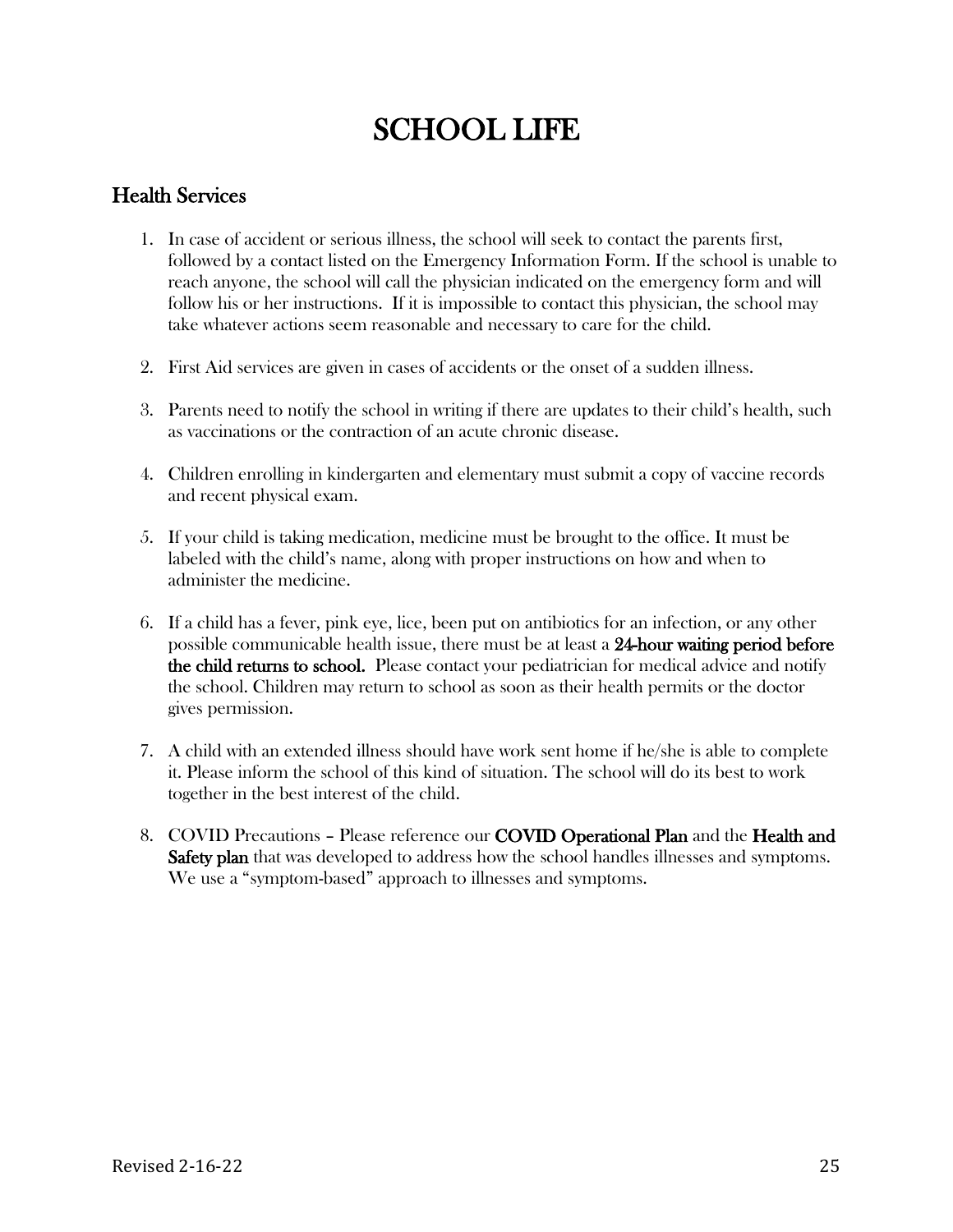#### COVID Operational Plan

#### Purpose

This plan provides clarity for parents as to what school life will look like amidst the ongoing COVID-19 situation. No precautions can completely prevent the transmission of diseases. However, this plan takes into consideration guidance and recommendations from the York County office of Emergency Management, the PA Department of Health (DOH), the PA Department of Education (PDE), the CDC, The American Academy of Pediatrics (AAP), as well as the input from our school's legal attorney. Additionally, all reopening guidelines take into consideration the spiritual, emotional, physical, and academic well-being of our students and staff.

#### Benefits of Our Unique Educational Model

Many schools are scrambling to figure out how to adjust class schedules and daily routines to accommodate re-opening guidelines. Grace Academy's unique educational model already incorporates many of these recommended elements, such as:

- Smaller class sizes
- Spacing between students (3-6<sup>\*</sup>) in elementary and higher grades when feasible
- Cohorted classes to minimize crossover among children and adults in school
- Modified weekly schedule only 3 days at school per week
- Staggered daily scheduling (preschool & elementary)
- Students sit in assigned seats for lunches, chapels, and other events when feasible.

As a non-public, parochial school, we have greater flexibility in determining which guidelines we implement at our school, which positions us to encounter fewer disruptions and maintain a greater sense of normalcy. The Re-Opening guidelines listed below reflect a balanced approach between recommended guidelines for all schools, and which guidelines are relevant to our specific school model.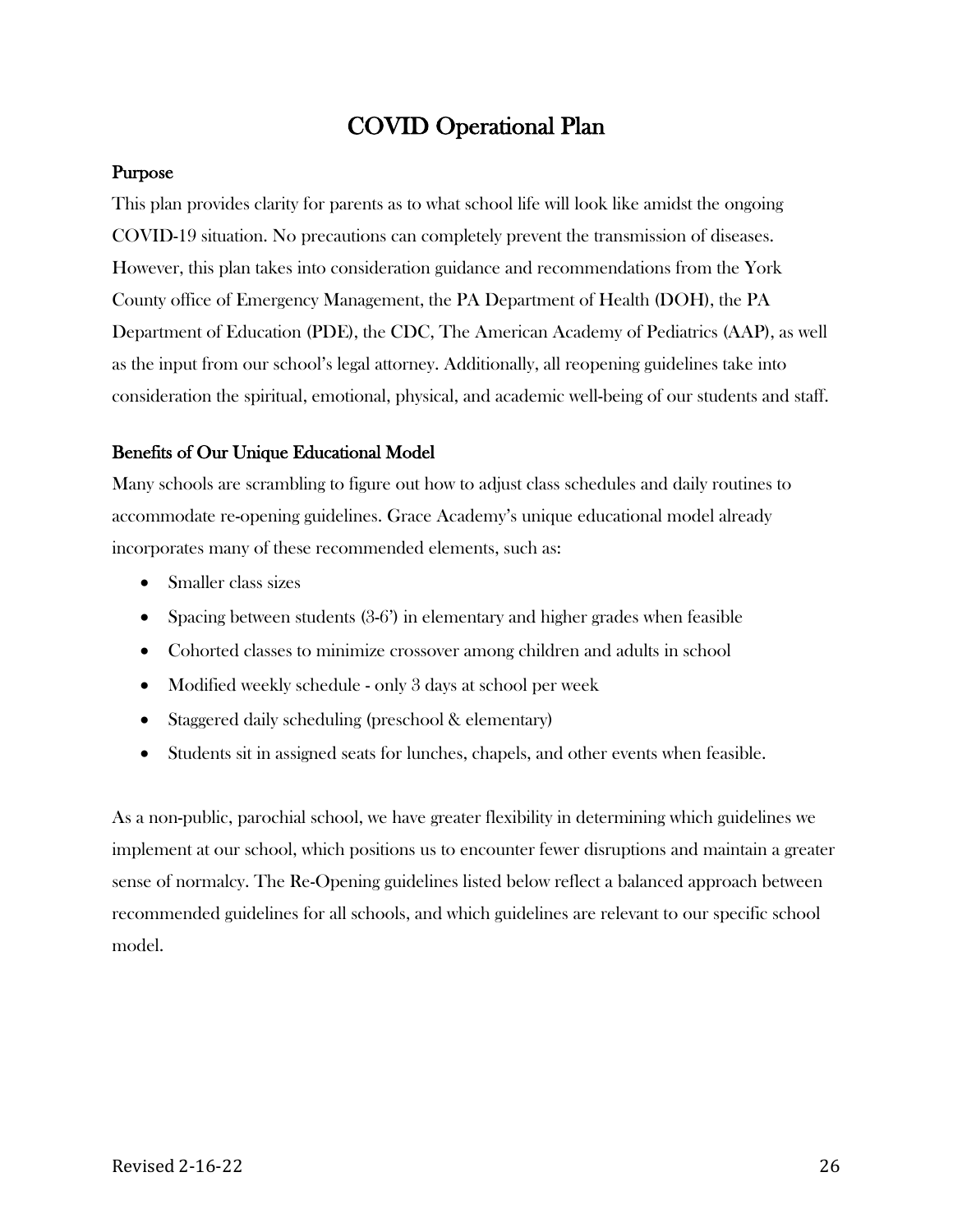#### General Guidelines:

- Staff and students will meet in-person for classroom instruction.
- Temperature screenings will NOT be required upon entrance to school.
- Students or staff exhibiting signs of illness are expected to stay home. If someone begins to exhibit symptoms at school, he or she will be sent to the office for care and evaluation.
- Staff will model and reinforce good hygiene habits with students along with additional signage reminders as well (turn and cover mouth/nose when sneezing/coughing, handwashing, etc.).
- Staff and students will NOT be required to wear face coverings.
- Utilization of outdoor spaces for learning when possible.
- Limiting unnecessary visitors in the building.
- Parents will be encouraged to consider ways to ensure optimal health and strength of immune systems. (i.e. dietary changes, nutritional supplements, etc.)
- Staff and students will have opportunities for hand washing and access to hand sanitizer.
- Students WILL have access to recess time as normal. Fresh air, sunlight, and exercise help build healthy bodies and strong immune systems. Students will clean hands (handwashing, hand sanitizer) afterwards.
- All frequently-touched surfaces will be disinfected regularly, including but not limited to: drinking fountains, doorknobs, stair railings, desktops, learning spaces.
- Students and staff will be encouraged to use individual water bottles from home.
- Classrooms and common areas will be ventilated with additional circulation of outdoor air when possible.
- The office will communicate with families in a timely manner in the event of a direct health concern to our school community.
- In the event there would be a need to re-implement our distance learning plan, additional guidance will be provided to families in a timely manner.

Policies are subject to change if deemed in the best interest of our school community. Additionally, our school attorney has advised us to have all parents sign a "Waiver of Liability" form with regard to the risks of their children being exposed to a communicable disease while attending Grace Academy. We will continue to communicate with parents as additional guidance

and details come forth. Please feel free to contact the office with any questions or concerns.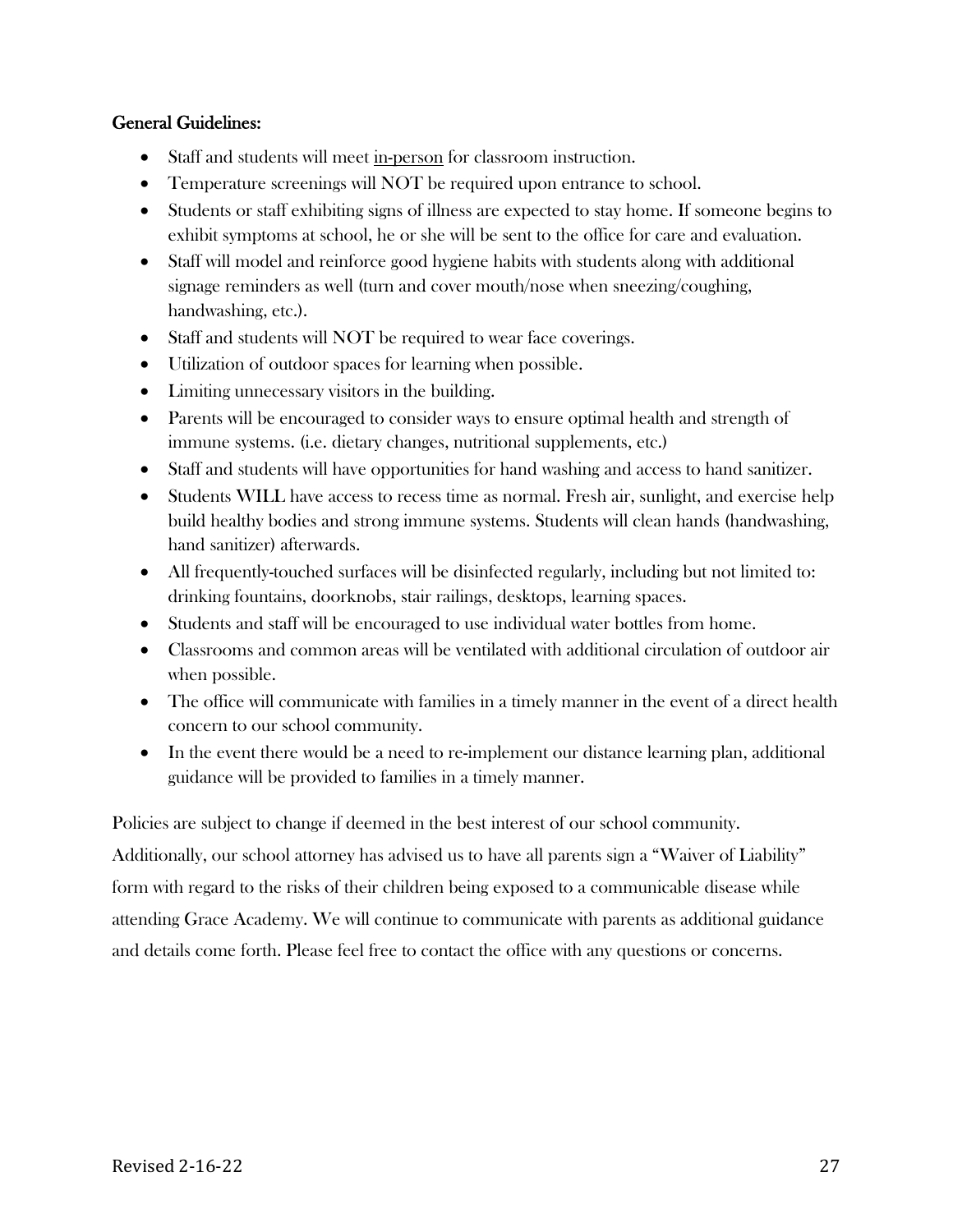#### **Discipline**

The goal of discipline is conscience formation according to God's Word. We want to motivate children to control their own actions – building in them the knowledge of right and wrong, as well as the understanding of God's pattern for blessings and the opportunity for redemption. We do this by instilling an understanding of

- $\circ$  **Right and Wrong:** Helping them connect good choices with good consequences, and bad choices with bad consequences.
- $\circ$  **Redemption:** Helping them see that, even after they made a bad choice, they can still be rewarded if they repent, change their behavior, and make better choices.

At the beginning of each school year and periodically throughout the year, the teacher will review class rules and expectations with the students.

In preschool, we use a "Green Means Go!" system that incorporates the use of colors - green, yellow, red, etc. – to correlate with behaviors. Each day, all children begin on Green (good behavior). If a child's behavior warrants moving to Yellow (needs to improve behavior, but some good choices), or Red (poor behavior), the teacher will explain to the child the reason for this and encourage making better choices in order to move back to Green. Depending upon the severity of the behavior, there may be an immediate consequence as well – missing recess, going to the principal's office, etc. This decision is at the teacher's discretion.

Kindergarten and Elementary classes will implement the same discipline elements of Biblical instruction, redemption, and conscience formation, but it may not directly use the color system as in preschool.

A teacher may send home a *Discipline Form* if the student's behavior warranted communication to the parent. A copy of this form is also sent to the main office. Please contact the teacher if you have any questions. If the frequency and/or severity of a child's behavior requires further actions, the following steps may be taken to address this issue:

- Student meeting with the director
- Verbal communication between teacher/parent
- Parent meeting with the director
- Student suspension
- Expulsion from school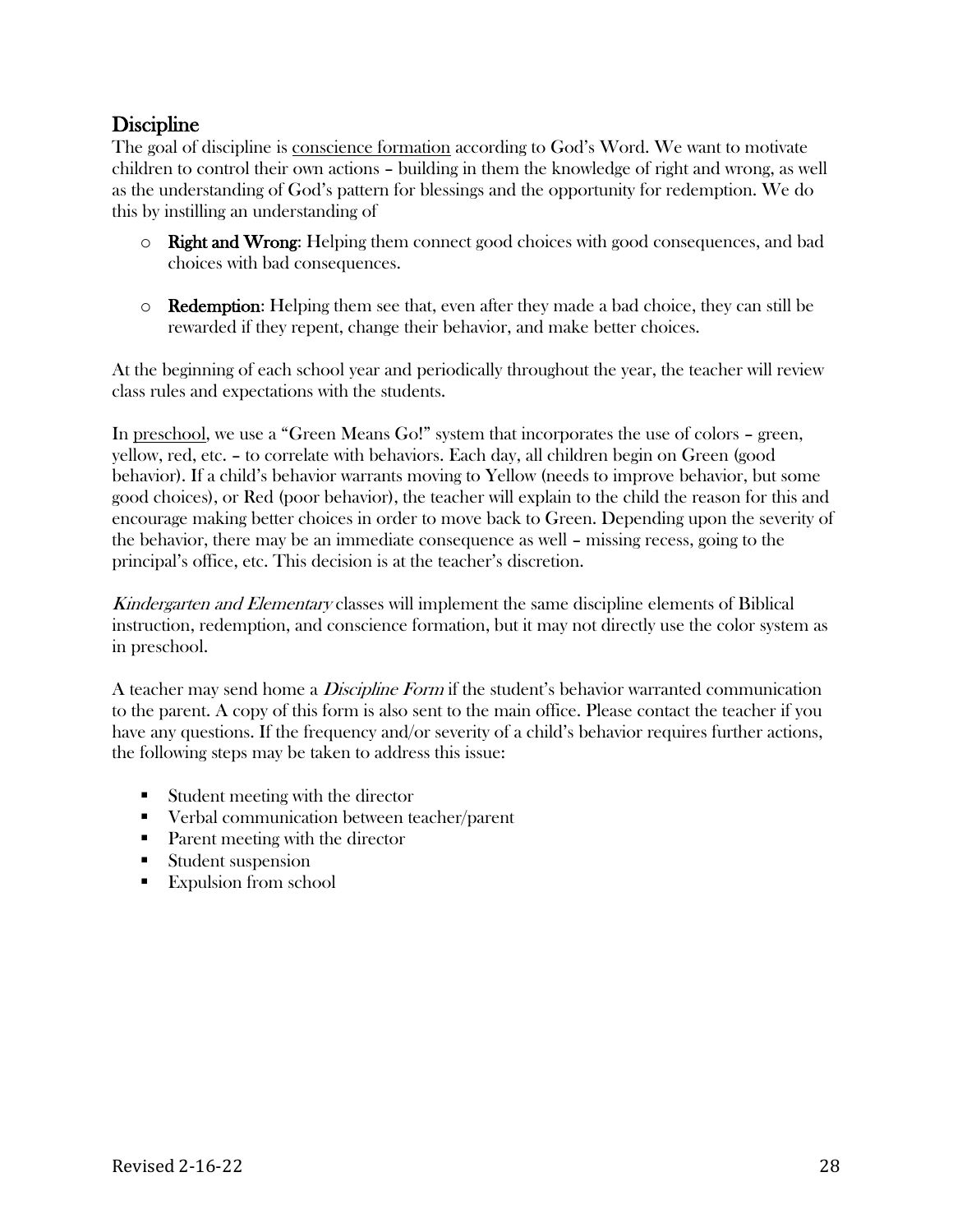#### Dress Code

#### Dress Code Policy

The Biblical principles of Christlikeness, modesty, purity, obedience, and respect are the standards applied. As Christians, our goal is to glorify God in everything and to be an example to those around us. The dress code is designed to serve as a guide to students and their parents on the proper attire for our student body.

Parents and students have the primary responsibility to understand and adhere to the dress code. In all circumstances Grace Academy retains the final authority to determine, in its discretion, whether a student is in compliance with the dress code. The administration reserves the right to amend the dress code as needed to address new fads and styles.

#### Dress Code Standards for both Boys and Girls:

- Students are to be neat and well-groomed. All attire must be clean, modest, and appropriately sized – not too small or tight and not too oversized.
- Tops must be long enough to cover midriff and bottoms must fit appropriately at the waistline.
- Inappropriate writings or images are not proper classroom attire.
- Frayed and torn clothing is not proper classroom attire.
- Shoes should be worn at all times.
- Plastic shoes such as athletic slides and flip flops are not appropriate.
- Shoes must have heel straps or closed backs.
- Head coverings such as hats, scarves, and hoods (sweatshirts with hoods may be worn, but the hood may not be worn in the building), are not appropriate in the school environment.
- Sunglasses or dark glasses may not be worn inside the school building unless medically required.
- Hairstyles or colors that are extreme are not acceptable. Hair must be a natural color.
- Jewelry must exhibit wholesome messages and be non-distracting. No gaudy our bulky jewelry may be worn.
- Girls may wear no more than one stud or small hoop earring per ear. No other facial or body piercings may be worn. Boys may not wear any facial or body piercings.
- Gang-related apparel and accessories are not permitted at any school-related function.
- No tattoos can be exposed during school hours or when participating in school related functions.
- Full-coverage bathing suits are required while on special trips that allow for swimming.
- Cold-Weather: All students will be outdoors for recess, weather-permitting. Therefore, in an effort to protect the physical well-being of our students while outdoors in colder temperatures, please ensure that appropriate outerwear (coat, hat, gloves, etc.) is worn. Also, legs must be covered when the temperature is below 60 degrees.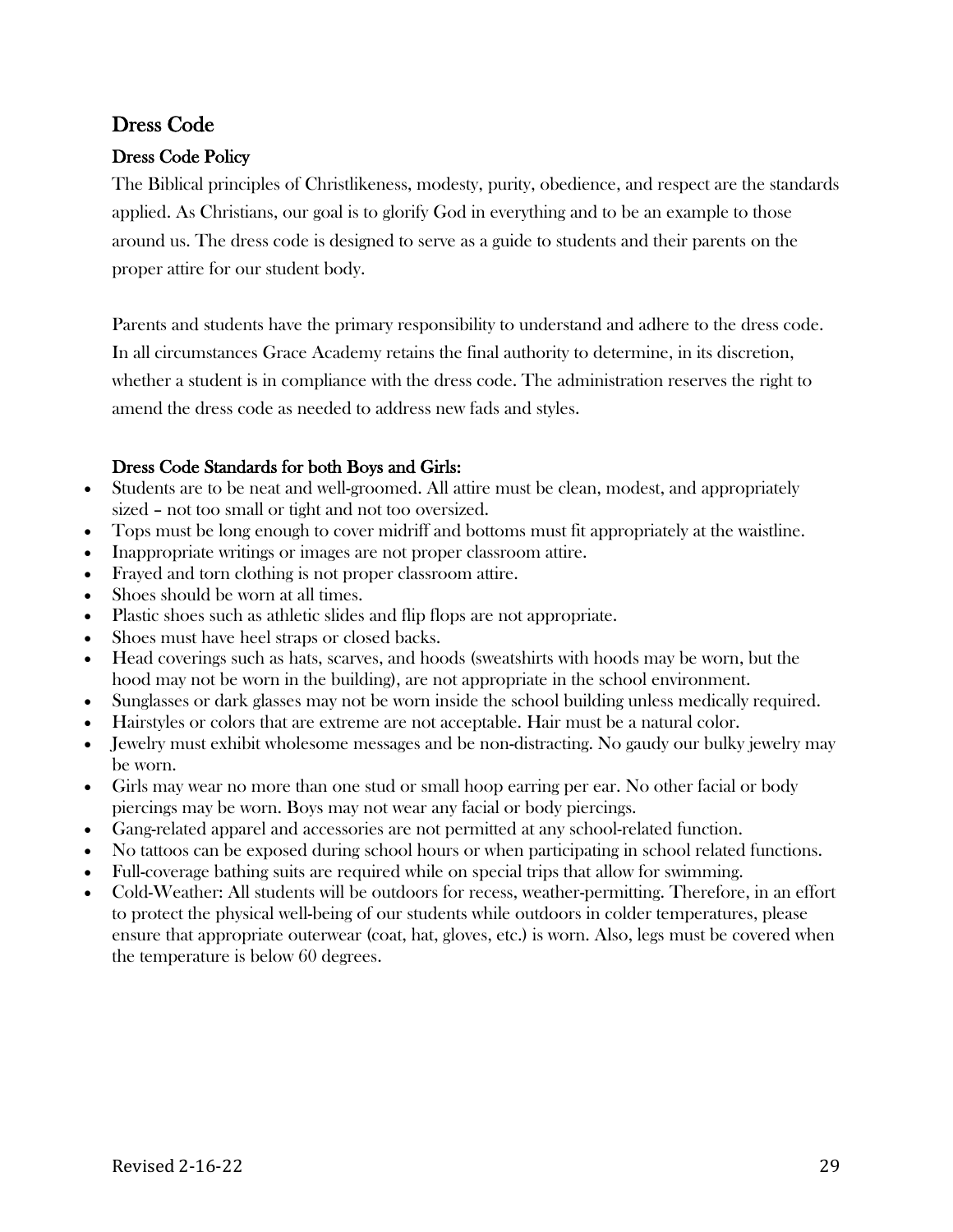#### Dress Code for Girls

In addition to the Dress Code Standards for Boys and Girls above, girls should follow the

following guidelines:

#### Tops

- Tops cannot show undergarments or come off the shoulder.
- The shoulders of sleeveless tops must be at least the width of 3 fingers.
- Tops must be opaque (no sheer or ultra-thin fabrics). Bottoms
- Pants must be loose fitting. Acceptable pants can be straight, boot cut, flare, trouser cut, as well as loose fitting dress pants.
- Shorts, skirts, and dresses must be no more than 4" above the crease at back of the knee. Leggings may only be worn under a dress code length skirt/dress.
- For uneven hemlines, the shortest part of the hemline may be no more than 4" above the middle of the knee. Fabrics may not be sheer unless an appropriate slip is worn underneath; no undergarments may show.

#### **Grooming**

- Hair color should look natural.
- Regarding piercings, only pierced ear jewelry is appropriate for the classroom environment.

#### Dress Code for Boys

In addition to the Dress Code Standards for Boys and Girls above, boys should follow the

#### following guidelines:

Tops

• Tops (collared or non-collared) must be neat, appropriately sized, and have at least short sleeves. Tank tops and cropped tops are not appropriate classroom attire.

#### Bottoms

- Pants must be appropriately sized and sit securely at the waist. Belts should be used if needed to satisfy this requirement.
- Shorts must be no more than 4" above the crease at back of the knee. Grooming
- Hair should not cover eyes, and at its longest point hair must be above the collar.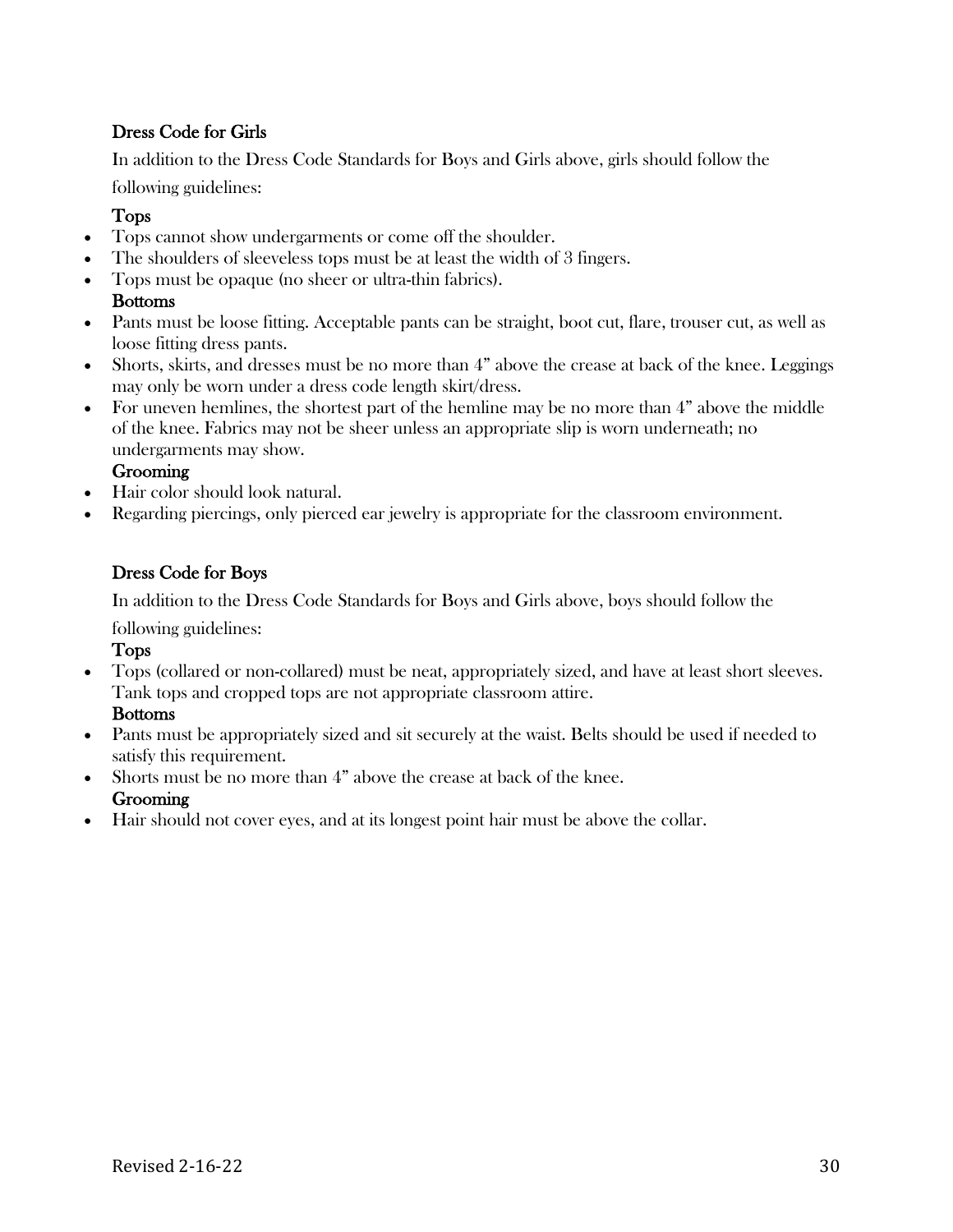#### **Technology**

#### Network & Internet Usage

Grace Academy will provide and control access to computer usage for students for the purpose of enhancing curriculum, academic development, and research. The use of Grace Academy computers, network, and Internet is a privilege, not a right, and may only be used under the specific guidelines of the teacher. This privilege may be revoked for anyone who uses the resources inappropriately.

In order to provide access to necessary services, Grace Academy may need to create accounts for students or have student's create accounts to access the needed resources and materials. This includes, but is not limited to: Xtra Math, G-Suite for Education, Typing.com, etc. This requires Grace Academy to accept the terms of service for these accounts on behalf of the student. School accounts are not to be used for personal use.

- Students should never give their Grace Academy account password(s) to anyone. They should never log in with any username and password other than their own. Students should logout of any account they sign into on school devices when they are done using the device.
- Students should not attempt to bypass system or Internet security or in any way gain unauthorized access to any computer resources by any means.
- Internet access at Grace Academy is filtered. Students may not attempt to bypass this filtering. If a student should come across a site that contains inappropriate content but is unfiltered, they are expected to leave the site immediately and report it to a teacher or administrator.
- Students may not access social media or gaming sites at school unless it is for school purposes and directed by the teacher.
- Students should not transmit material that is in violation of governmental regulation or law, or is copyrighted, offensive, or obscene.
- While using Grace Academy computers, students will strive to act in all situations with honesty, integrity, and respect for the rights of others. Students should not attempt to obtain or modify files, passwords, or data belonging to other users.
- IT staff and administration members reserve the right to monitor and log all student network and Internet activity at any time. Use of personal devices (including laptops, tablets, smart devices, etc.) during classes may be done only at the discretion of the teacher. Personal devices will not have access to the Grace Academy Wi-Fi network.
- Parents and students will sign an internet usage agreement at the beginning of each school year. This signifies understanding and compliance of internet usage guidelines.
- Students are responsible for any school device they use. This includes, but is not limited to, safely transporting Grace Academy devices around the school, not removing labeling, not writing on Grace Academy devices, returning devices to the correct place and plugging them back in. Students should not store Grace Academy devices in their backpacks, etc.

Any user of the network who violates the policies outlined in this document or engages in any other act determined to be an unacceptable use of the network by school administration, will have his or her user access revoked and may be subject to other disciplinary procedures according to existing and applicable school policies.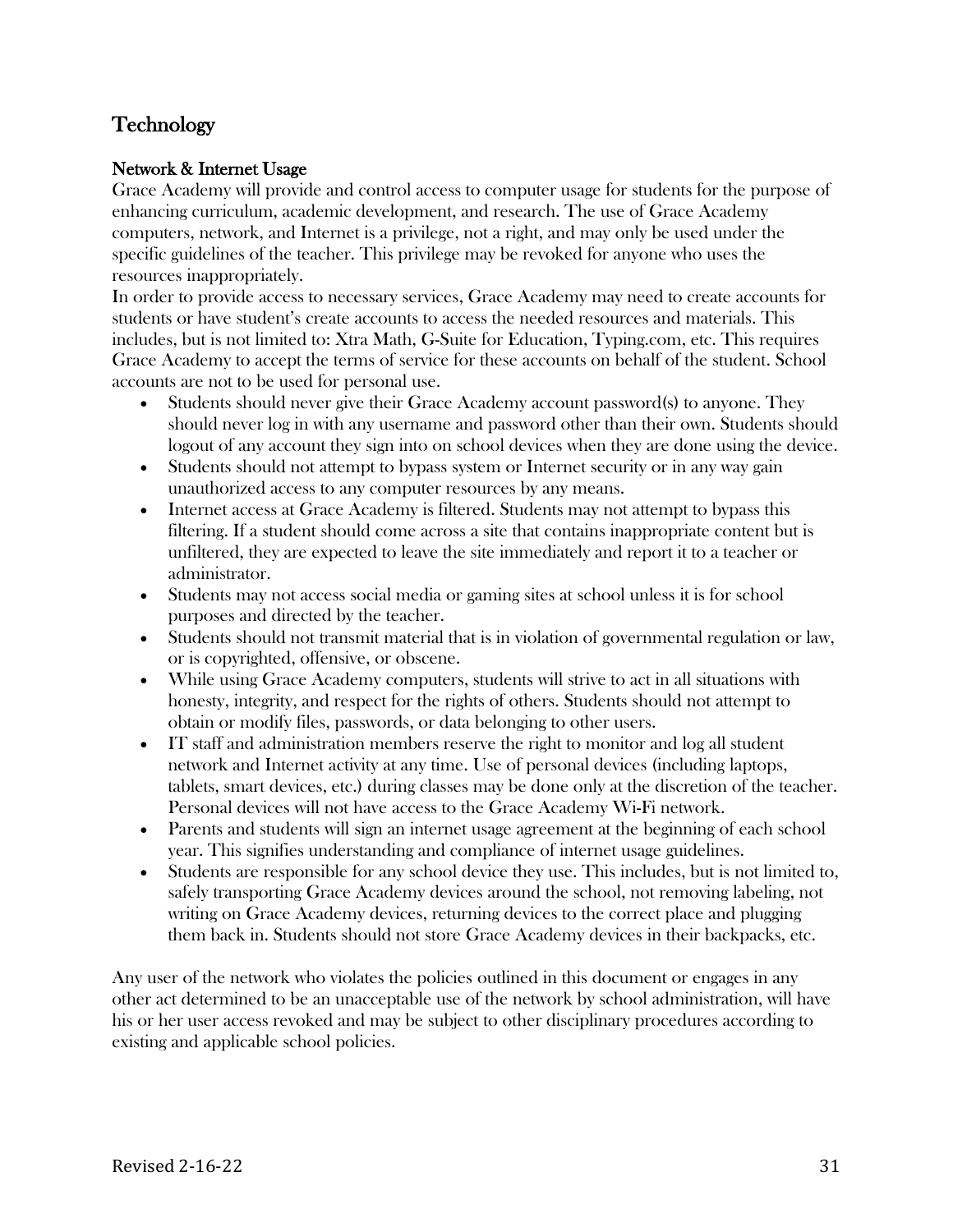#### Cell Phones & Electronic Devices

Whereas electronic devices have become multi-functional, similar consequences will be issued for the misuse of cell phones and other electronic devices. Because cell phones and other smart devices have become an academic distraction, students who bring these devices to school must keep them off and away all day. Cell phones are not to be used at any time during the school day. If a student is carrying a cell phone or smart device, it should be kept in a backpack. Cell phones may not be on a student. Parents who need to contact their son or daughter during the school day must do so through the office instead of the student's cell phone or smart device. Use of the text messaging feature is also prohibited during school hours.

Cell phone usage at school is subject to the rules in the Acceptable Use Policy that students sign at the beginning of each year. Computer games, iPods, MP3 players, and the like are not to be used during the school day. Students who bring such items to school must keep them off and stored away. These same guidelines also apply to educational tools (calculators, tablets, laptops, etc.) that are used inappropriately (i.e. for activities unrelated to school work). In addition, this policy applies to school trips.

Students who violate this policy will have their cell phone/device confiscated by the teacher. It will only be returned either at the end of the day or directly to a parent depending upon the circumstances.

#### Holiday Policy

As a Christian school, we promote Biblical truth. Therefore, we will not promote nor encourage any tradition that is not true or that is in opposition to God's word. God is the Creator of all seasons, and we love to celebrate all the wonderful and unique things that each season brings. We are not seeking to judge anyone's family traditions, but rather simply communicating to you the school's position regarding certain holiday traditions:

- *Halloween*: We recognize that some families choose to celebrate Halloween during the fall season. As a Christian school, we choose to celebrate all the exciting things that fall brings, but we do not celebrate Halloween. Therefore, please refrain from sending in snacks with ghosts, witches, or other Halloween-related figures. Candy corn, pumpkins, and other fallrelated snacks are great! Please do not have your children wear apparel associated with Halloween.
- *Christmas* Though there are many wonderful traditions at Christmastime, we do not celebrate traditions associated with Santa Claus. Though he is merely a fictious character, we simply want to keep our attention on Jesus, who is real, and the real Reason we celebrate Christmas. Therefore, please do not have your children wear apparel associated with Santa Claus.

#### Faculty & Staff

All of our faculty and staff are carefully selected and well qualified for their role. They are bornagain Christians who are actively involved in their local churches and in the promotion of their Christian faith. They each have obtained their security clearances and are First Aid and CPR certified.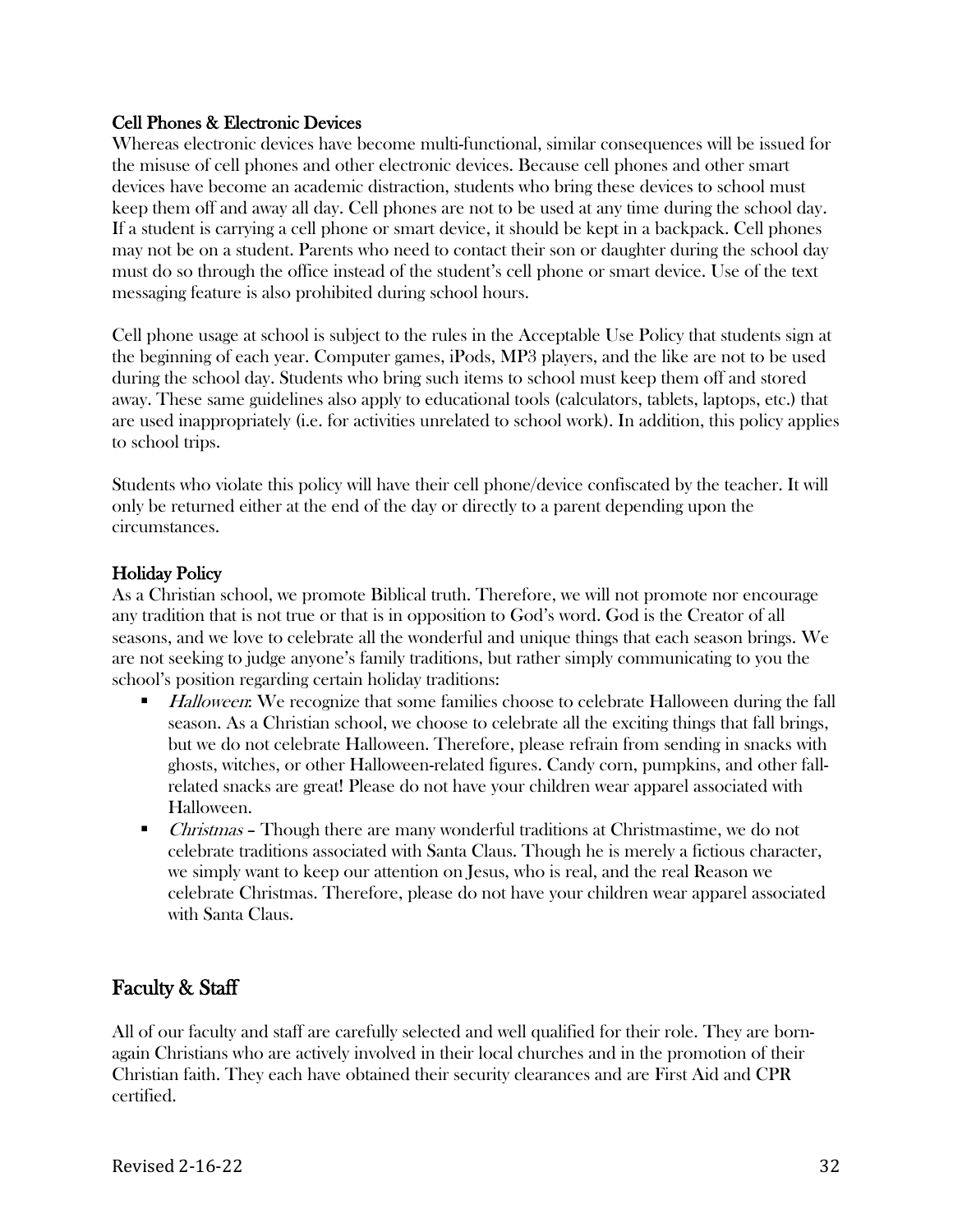#### Volunteers

All volunteers working with children must obtain their security clearances. If you would like to volunteer to help out at the school when needed, please submit a copy of your clearances to the school along with your Volunteer Form.

#### Facilities & Grounds

The school is located within the Abundant Life Center facility. There are several church classrooms that will be used for the dual purpose of Children's Church Ministry and Grace Academy's preschool, kindergarten, and elementary classes. A multi-purpose room is available for additional activities and events. Children will have access to outdoor playground areas behind and adjacent to the facility.

#### Child Protection Policy

The safety of our children is vitally important. Therefore, Grace Academy has put in place a child protection policy to ensure the safety of your children. If you would like further information about this policy, please contact the director or view it on our website.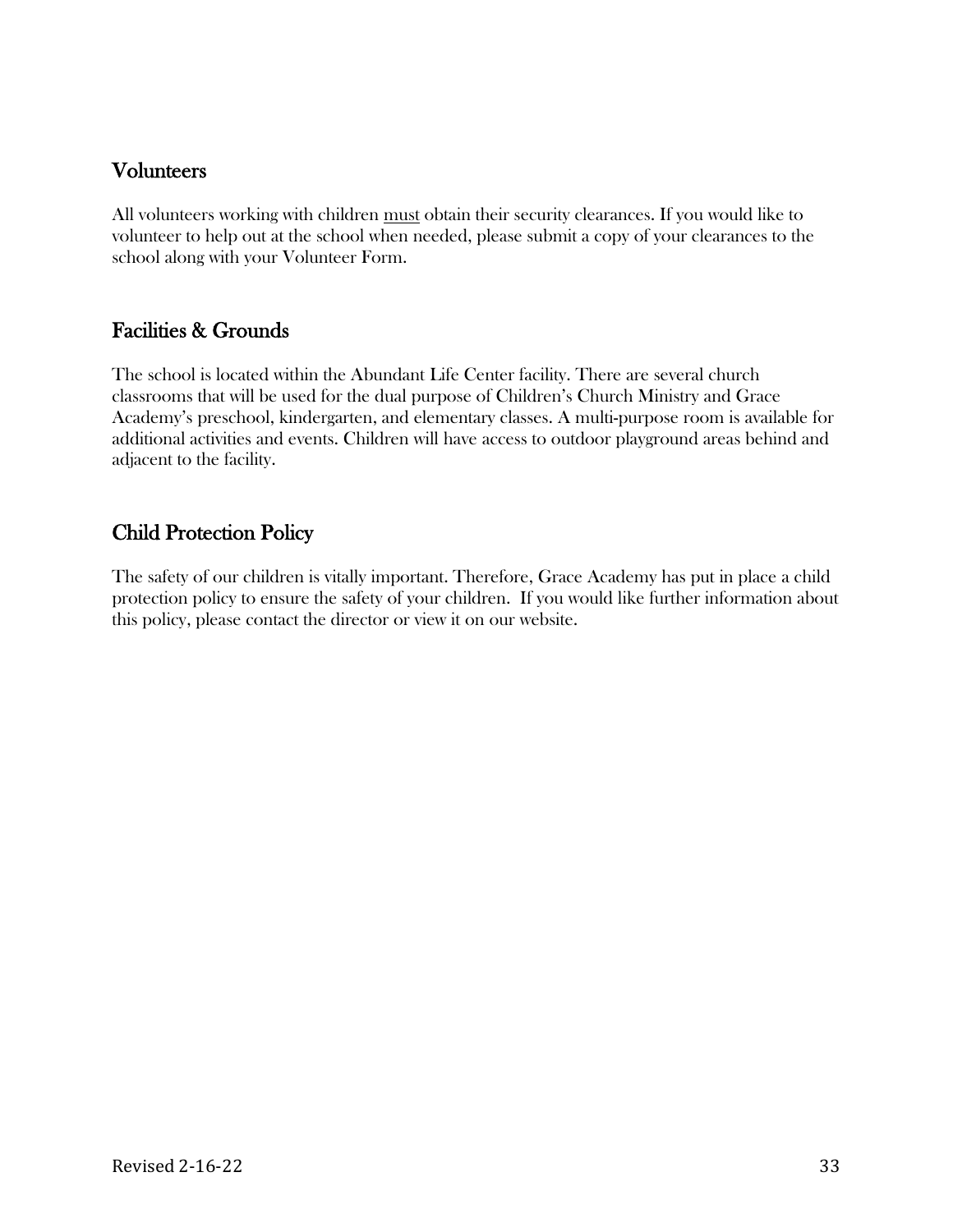## SCHOOL/FAMILY RELATIONSHIP

We believe that the school is to be an extension of the home, not a substitute. Therefore, we seek to work closely with all parents to further enhance the child's overall growth and development. If at any time you have questions or concerns, please feel free to contact the teacher or the director.

#### **Communication**

Weekly school communications will be emailed home from the school highlighting important information. Teachers may also send home periodic communications highlighting class-specific information such as assignments, field trips, and special events. Text communications may be utilized by the school when deemed necessary.

Each child will have a CLASS FOLDER/BINDER which will be used for direct communication between the teacher and the parent. At the younger levels, this folder will be collected each day by the teacher to add any communications, student work, or other information to send home.

Each family will have a FAMILY FOLDER which will be used for communication between the office and the parents. This colorful, plastic folder may be used for picture forms, fundraisers, field trips, and other important information. These folders will be collected directly by the office staff, usually at arrival or dismissal time.

PARENT/TEACHER CONFERENCES will be in the fall and in the spring. These meetings allow the parents to view additional class work by the child, review their child's Report Card, and discuss any questions or concerns with the teacher. Teachers and the director are available for any additional consultations upon request.

Children's behavior and classroom performance can be greatly affected by life events, such as the death of a loved one, separation from parents, moving, etc. Please be sure to communicate to the teacher regarding any such events so that we can properly help your child if changes in their behavior arise.

#### Parent/Teacher Fellowship (PTF)

The PTF exists

- To *strengthen* the relationship between families and the school.
- To provide opportunities for parents to *serve* at the school by helping with event planning, etc.
- To utilize the unique *skills and talents* of our families for the benefit of the entire school community.

\* The PTF President will be appointed by the Director. All additional PTF committee members must be approved by the director. Meetings will be held periodically throughout the year and will be communicated to the PTF committee by the PTF President.